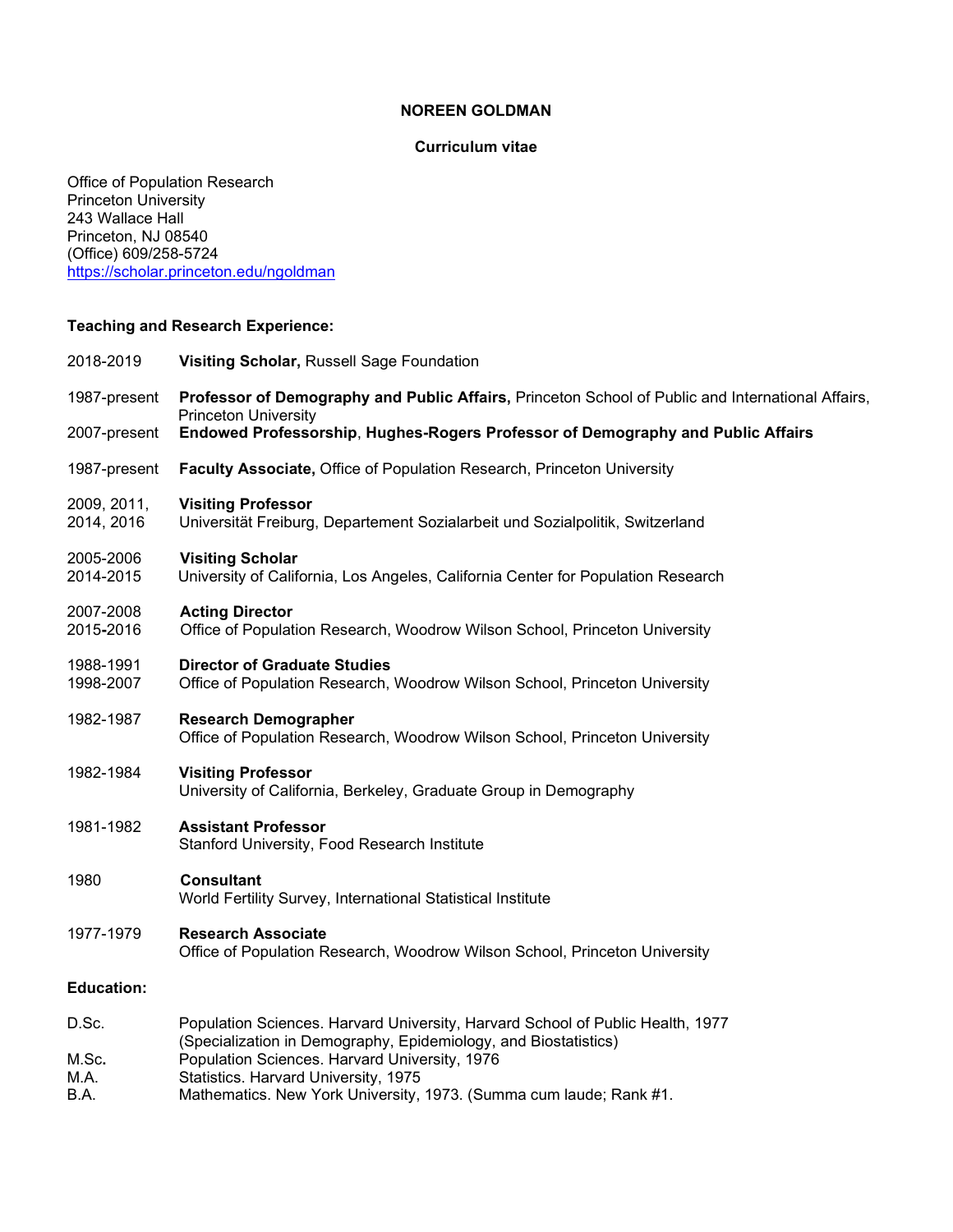### **Awards and Honors:**

Visiting Scholar, Russell Sage Foundation, 2018-19 Vice President, Population Association of America, 2019 Nathan & Beatrice Keyfitz Lectureship, Fields Institute, University of Toronto, 2017 Endowed Professorship, 2007 Graduate Mentoring Award, Princeton University, 2005 Fellow, Center for Advanced Study in the Behavioral Sciences, Stanford, CA., 1991-92 Woodrow Wilson School, Most Honorable Teaching Award, 1990

### **Professional Memberships:**

American Sociological Association American Statistical Association International Union for the Scientific Study of Population (IUSSP) Population Association of America

#### **Professional Activities:**

Member, NIH/CTSA-funded New Jersey Alliance for Clinical and Translational Science's Academy of Mentors, 2020-present Member, Cancer Prevention Control, Rutgers Cancer Institute of New Jersey, 2020 Vice President, Population Association of America, 2019 Chair, Scientific Advisory Board, Max Planck Institute for Demographic Research, Rostock, Germany, 2019-present; member, 2017-present Member, Scientific Advisory Board, BroadRiver Asset Management, 2019-present Member, Advisory Committee, Biostatistics, Epidemiology and Research Design Center, NJACTS, Rutgers, 2019-present Member, Rutgers-Princeton Cancer Epidemiology Health Outcomes Working Group, 2019-present Executive Committee, Membership Committee, Population Association of America, 2017-2020 Member, Keyfitz Lectureship Committee, University of Toronto. 2019-present Guest editor, *Proceedings of the National Academy of Sciences*, 2019, 2020 Member, Network on Life Course Health Dynamics & Disparities, 2016-2019 Member, Editorial Board of *Demography*, 2010-2018 Member, Editorial Board of the *Journal of Health and Social Behavior*, 2012-2016 Member, IUSSP Panel on Bio-indicators and Genetics of Demographic Behaviour, 2010-2014 Member, PAA Memorial Service Committee, 2011-2013; Chairperson, 2012-2013. Consultant, Duke University, 2010-2012 Member, NICHD and NIA Special Study Sections, 1997-present. Member, Panel on Understanding Divergent Trends in Longevity in High-Income Countries, National Academy of Sciences, 2008-2010 Member, NIA Advisory Group, 1994-2005. Member, Population Research Subcommittee, NICHD Initial Review Group, 2001-2005 Member, Board on Global Health, Institute of Medicine, 2000-2003 Member, IUSSP Working Group on Teaching, 1999-2003 Member and Chair, PAA Nominating Committee, 2000-2001 Member, Editorial Advisory Committee, *Demography*, 1995-1998 Member, Mindel C. Sheps Award Committee, PAA, 1995-1998; Chairperson, 1997-1998. Member, Board of Directors, The Alan Guttmacher Institute, 1991-1997. Member, Roundtable on Head Start Research, National Academy of Sciences, 1994-1997. Member, Committee on National Statistics, National Academy of Sciences, 1991-1994. Member, Scientific Advisory Board, The Alan Guttmacher Institute, 1990-1996. Member, Editorial Advisory Committee, *International Family Planning Perspectives*, 1990-1993. Member, PAA Board of Directors, 1988-1990. Member, PAA Finance Committee, 1988-1990; Chair, 1990. Member, PAA Annual Meeting Program Committee, 1985, 1995, 2000, 2002, 2004. Member, American Statistical Association Panel to Review 1980 Census Undercount, 1981-82 Consultant, RAND, 1993-2002.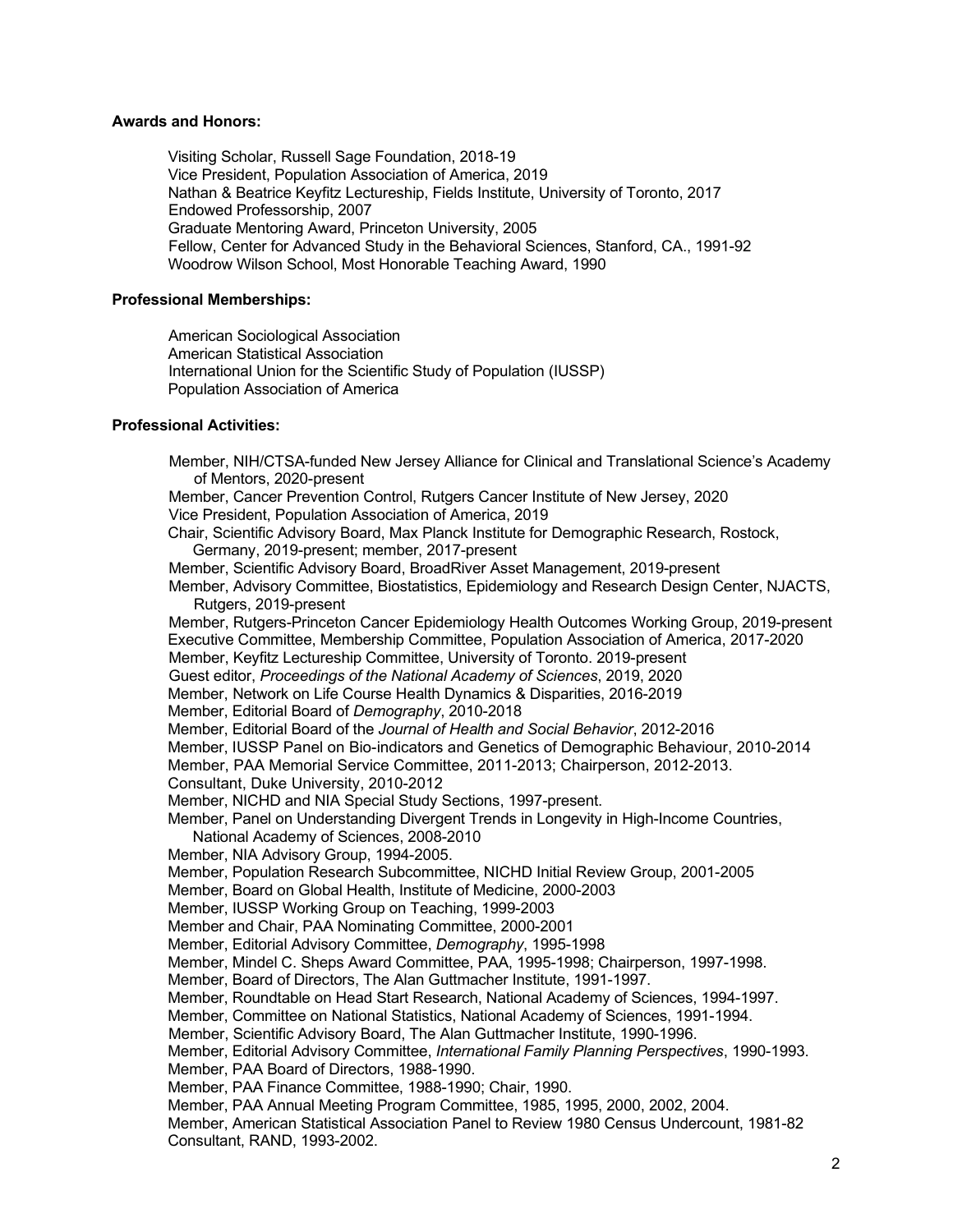## **Professional Activities – cont'd:**

Consultant, Guttmacher Institute, 1981-1995. Consultant, Institute for Resource Development, Westinghouse, 1984-1988. Consultant, International Statistical Institute, Netherlands, 1986, 1990. Consultant, United Nations, 1984, 1987, 1989. Consultant, Family Planning Council of Southeastern Pennsylvania, 1983-1985. Consultant, World Fertility Survey, International Statistical Institute: London, 1979-1984. Consultant and Professional Associate, East-West Population Institute, 1978-1984.

Referee for *American Economic Review, American Journal of Epidemiology, American Journal of Public Health, American Sociological Review, Annals of Epidemiology, Anthropological Papers of the American Museum of Natural History, Canadian Studies in Population, Demographic Research, Demography, Family Planning Perspectives, Genus, Health Transition Review, International Family Planning Perspectives, International Journal of Epidemiology, Israel Science Foundation, Journal of Clinical Epidemiology, Journal of Epidemiology and Community Health, Journal of Health and Social Behavior, Journal of Interdisciplinary History, Journal of International Migration and Integration, Journal of Marriage and the Family, Journal of Official Statistics, Journal of the American Statistical Association, Journals of Gerontology: Social Sciences, Journals of Gerontology: Medical Sciences, Mathematical Population Studies, National Institutes of Health, National Science Foundation, Population and Development Review, Population Studies, Proceedings of the National Academy of Sciences, Psychosomatic Medicine, Research on Aging, Science, Social Biology, Social Science and Medicine, Sociology and Social Research, Social Science Research, Studies in Family Planning, SSM-Population Health, Theoretical Population Biology.*

### **Courses Taught:**

Demographic Methods. Stanford University, 1981-1983.

Determinants of Fertility and Mortality. Stanford University, 1982.

Population in Developing Countries. Stanford University, 1981.

Demographic Techniques for Flawed and Incomplete Data. U.C. Berkeley, 1982-1984.

Quantitative Analysis. Princeton University, 1987-1992.

Research Methods in Demography. Princeton University, 1983-1994.

Mathematical Demography. Princeton University, 1985-1992, 2000, 2003.

Collection and Analysis of Survey Data. Princeton University, 1990.

Quantitative Analysis and Public Policy. Princeton University, 1993-1997.

Advanced Methods in the Measurement of Morbidity and Mortality. University of Costa Rica, 1998

Epidemiology. Undergraduate Global Health Certificate Program, Princeton University, 2008

Health and Aging, Universität Freiburg, 2009, 2011, 2014 & 2016; Princeton University, 2010-2011

Health Concerns in the 21<sup>st</sup> Century, Freshman Seminar, Princeton University, 2011-2013

Survey of Population Problems. Princeton University, 1997-2004, 2016-2018.

Evaluation of Demographic Research. Princeton University, 2002-present.

Epidemiology. MPA/PhD level, Princeton University, 2004 – 2007, 2011-present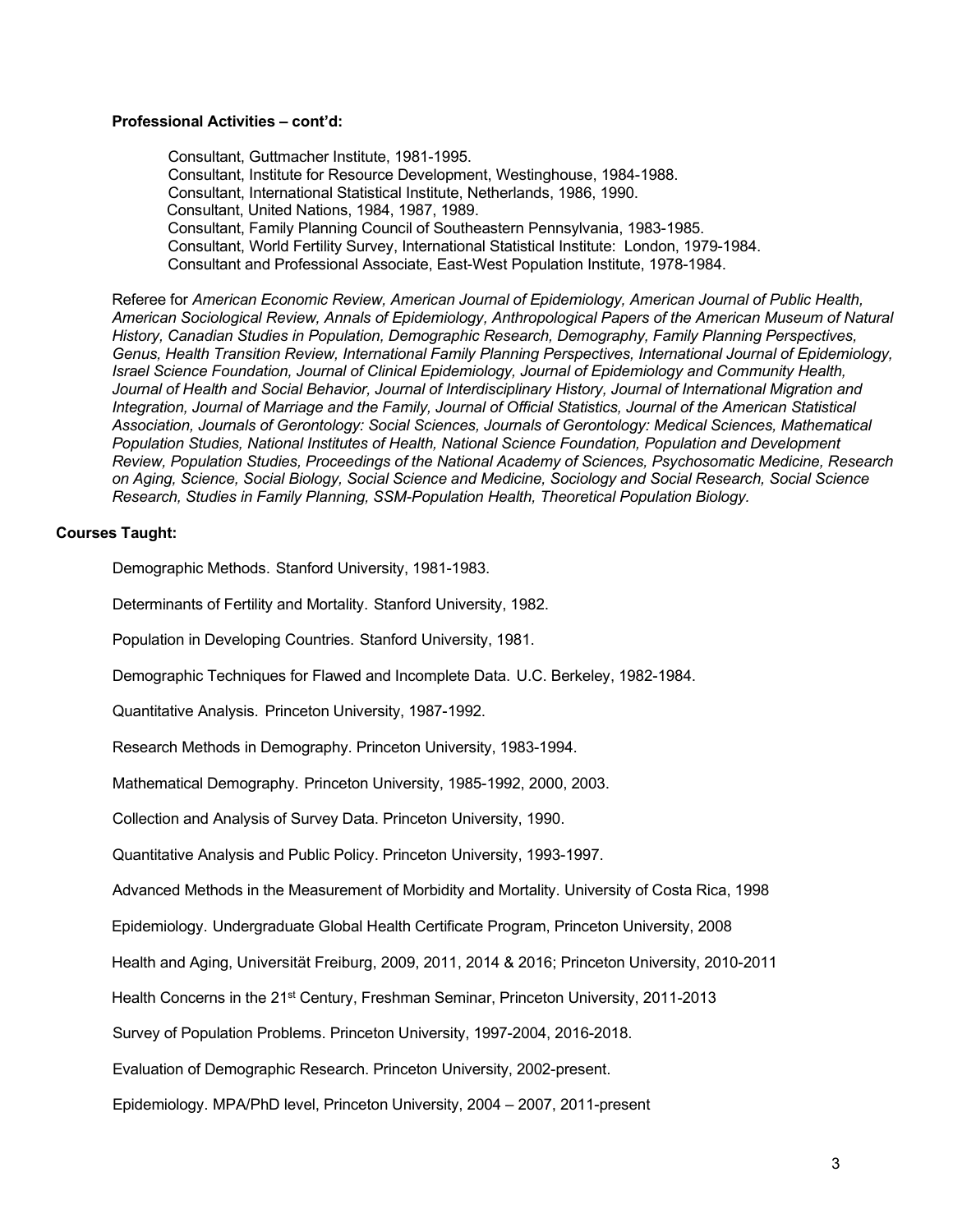## **Publications:**

- Keyfitz, Nathan and Noreen Goldman. 1975. Problems in Applied Mathematical Demography. Research Paper #10 of the Harvard Center for Population Studies.
- Frauenthal, James C. and Noreen Goldman. 1977. Queen for a Day? A Problem in Mathematical Microdemography. *Applied Mathematics Notes* 3(1): 7-19.
- Frauenthal, James C. and Noreen Goldman. 1977. Demographic Dating of the Nukuoro Society. *The American Mathematical Monthly* 84(8): 613-618.
- Goldman, Noreen. 1978. Estimating the Intrinsic Rate of Increase from the Average Numbers of Younger and Older Sisters. *Demography* 15(4): 499-507.
- Westoff, Charles F., James McCarthy, Noreen Goldman and Felix Mascarin. 1979. Illustrative Analysis: Contraceptive Sterilization and Births Averted in Panama. World Fertility Survey Scientific Report No. 4.
- Westoff, Charles F., James McCarthy, Noreen Goldman and Felix Mascarin. 1979. Sterilization in Panama. *International Family Planning Perspectives* 5(3): 111-117.
- Goldman, Noreen, Ansley J. Coale and Maxine Weinstein. 1979. The Quality of Data in the Nepal Fertility Survey. World Fertility Survey Scientific Report No. 6.
- Coale, Ansley J., Lee-Jay Cho, and Noreen Goldman. 1980. Estimation of Recent Trends in Fertility and Mortality in the Republic of Korea, National Research Council, Committee on Population and Demography, Report No. 1, National Academy of Sciences.
- Goldman, Noreen. 1980. Far Eastern Patterns of Mortality. *Population Studies* 34(1): 5-19.
- Goldman, Noreen and Renee Ravid. 1980. Community Surveys: Sex Differences in Mental Illness. Chapter 3 in *The Mental Health of Women—Fact or Fiction*, edited by M. Guttentag and S. Salasin. Academic Press: 31-55.
- Belle, Deborah and Noreen Goldman. 1980. Patterns of Diagnoses Received by Men and Women. Chapter 2 in *The Mental Health of Women—Fact or Fiction*, edited by M. Guttentag and S. Salasin. Academic Press: 21-30.
- Florez, Carmen Elisa and Noreen Goldman. 1980. An Analysis of Nuptiality Data in the Colombia National Fertility Survey. World Fertility Survey Scientific Report No. 11.
- Westoff, Charles F., Noreen Goldman and Minja Kim Choe. 1980. Prevalence and Demographic Significance of Contraceptive Sterilization in Fiji, Korea, and Sri Lanka. Papers of the East-West Population Institute No. 66.
- Goldman, Noreen and Charles F. Westoff. 1980. Can Fertility be Estimated from Current Pregnancy Data? *Population Studies* 34(3): 535-550.
- Westoff, Charles F., Noreen Goldman, Siew-Ean Khoo and Minja Kim Choe. 1980. The Recent Demographic History of Sterilization in Korea. *International Family Planning Perspectives* 6(4): 136-145.
- Goldman, Noreen and Anne R. Pebley. 1981. Legalization of Consensual Unions in Latin America. *Social Biology* 28(1-2): 49-61.
- Goldman, Noreen. 1981. Sex Differences in Tuberculosis and General Mortality by Ethnic Group in Hawaii, *R & S Report No. 35*, Hawaii State Department of Health(September), pp. 1-9.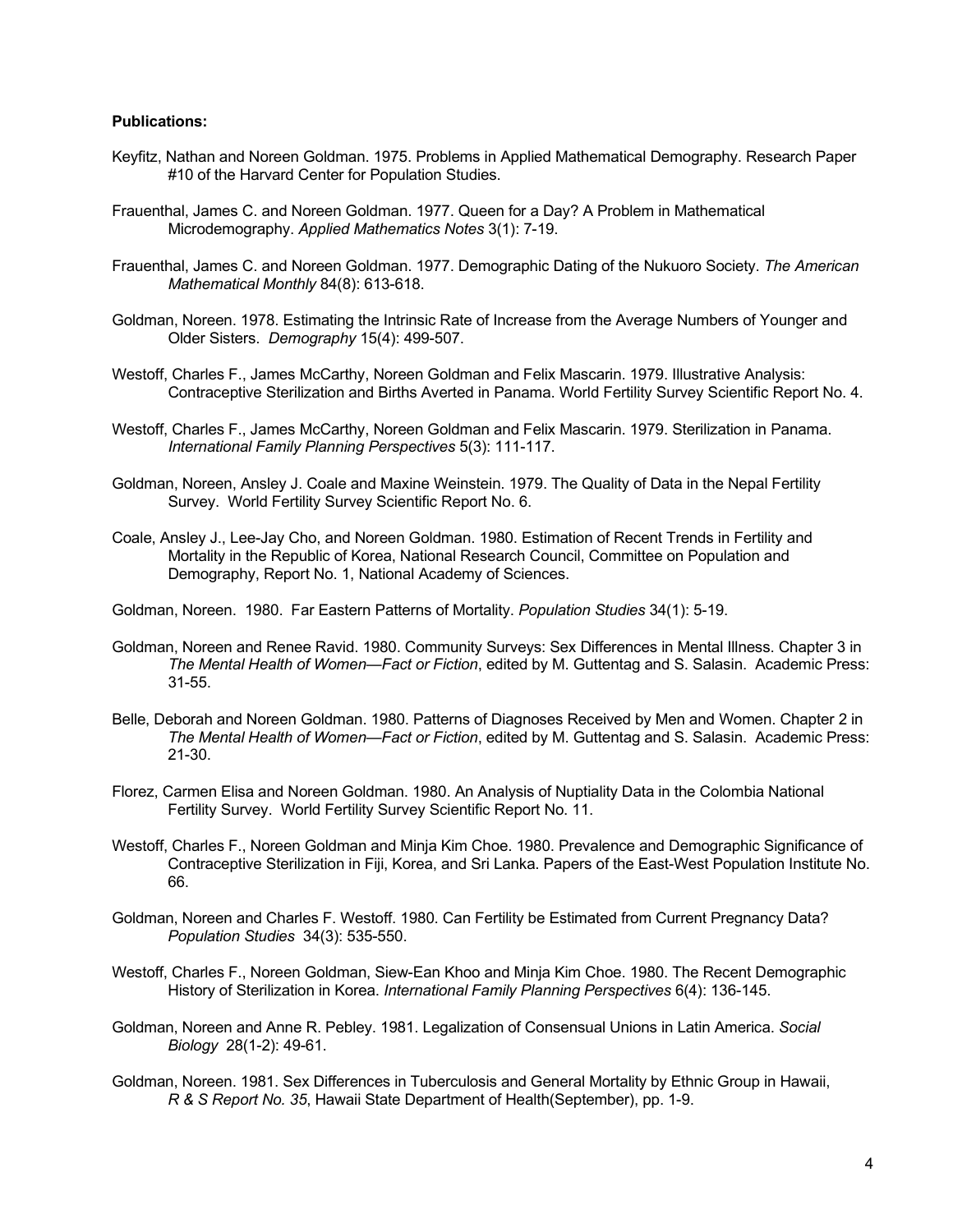- Westoff, Charles F., Jane S. DeLung, Noreen Goldman and Jacqueline D. Forrest. 1981. Abortions Preventable by Contraceptive Practice. *Family Planning Perspectives* 13(5): 218-223.
- Goldman, Noreen. 1981. Dissolution of First Unions in Colombia, Panama and Peru. *Demography* 18(4): 659- 679.
- Coale, Ansley J., Noreen Goldman and Lee-Jay Cho. 1982. Nuptiality and Fertility in the Republic of Korea. In L. Ruzicka (ed.), Nuptiality and Fertility. Liège, Belgique: Ordina Editions, pp. 43-60.
- Hobcraft, John N., Noreen Goldman and V.C. Chidambaram. 1982. Advances in the P/F Ratio Method for the Analysis of Birth Histories. *Population Studies* 36(2): 291-362.
- Goldman, Noreen and John N. Hobcraft. 1982. Birth Histories. World Fertility Survey, Comparative Studies No. 17.
- Goldman, Noreen and Walter Meyer. Mystery of the Orient. *UMAP Journal* 3(3): 261-272.
- Goldman, Noreen, Anne R. Pebley, Charles F. Westoff and Lois E. Paul. 1983. Contraceptive Failure Rates in Latin America. *International Family Planning Perspectives* 9(2): 50-57.
- Goldman, Noreen and Graham Lord. 1983. Sex Differences in Life Cycle Measures of Widowhood. *Demography* 20(2): 177-195.
- Goldman, Noreen, Charles F. Westoff and Charles Hammerslough. 1984. Demography of the Marriage Market in the United States. *Population Index* 50(1): 5-25.
- Goldman, Noreen. 1984. Changes in Widowhood and Divorce and Expected Durations of Marriage. *Demography* 21(3): 297-307.
- Goldman, Noreen, Anne R. Pebley and Graham Lord. 1984. Calculation of Life Tables from Survey Data: A Technical Note. *Demography* 21(4): 647-653.
- Martin, Margaret E., et al. November 1984. Report of the ASA Technical Panel on the Census Undercount. *The American Statistician* 38(4): 252-256.
- Jones, Elise, Jacqueline D. Forrest, Noreen Goldman, Stanley K. Henshaw, Richard Lincoln, Jeannie I. Rosoff, Charles F. Westoff and Deidre Wulf. 1985. Teenage Pregnancy in Developed Countries: The Determinants and Policy Implications. *Family Planning Perspectives* 17(2): 53-63.
- Goldman, Noreen, Shea Oscar Rutstein and Susheela Singh. 1985. Assessment of the Quality of Data in 41 WFS Surveys: A Comparative Approach. World Fertility Survey, Comparative Studies No. 44.
- Goldman, Noreen, Charles F. Westoff and Lois E. Paul. 1985. Estimation of Fecundability from Survey Data. *Studies in Family Planning* 16(5): 252-259.
- Pebley, Anne R., Noreen Goldman and Minja Kim Choe. 1986. Evaluation of Contraceptive History Data in the Republic of Korea. *Studies in Family Planning* 17(1): 22-35.
- Goldman, Noreen. 1986. Effects of Mortality Levels on Kinship. Chapter 8 in *Consequences of Mortality Trends and Differentials*, Population Studies, No. 95, United Nations (ed.).
- Goldman, Noreen and Graham Lord. 1986. A New Look at Entropy and the Life Table. *Demography* 23(2): 275- 282.
- Pebley, Anne R., and Noreen Goldman. 1986. Legalización de Uniones Consensuales en Mexico. *Estudios Demográficos y Urbanos* 1(2): 267-290.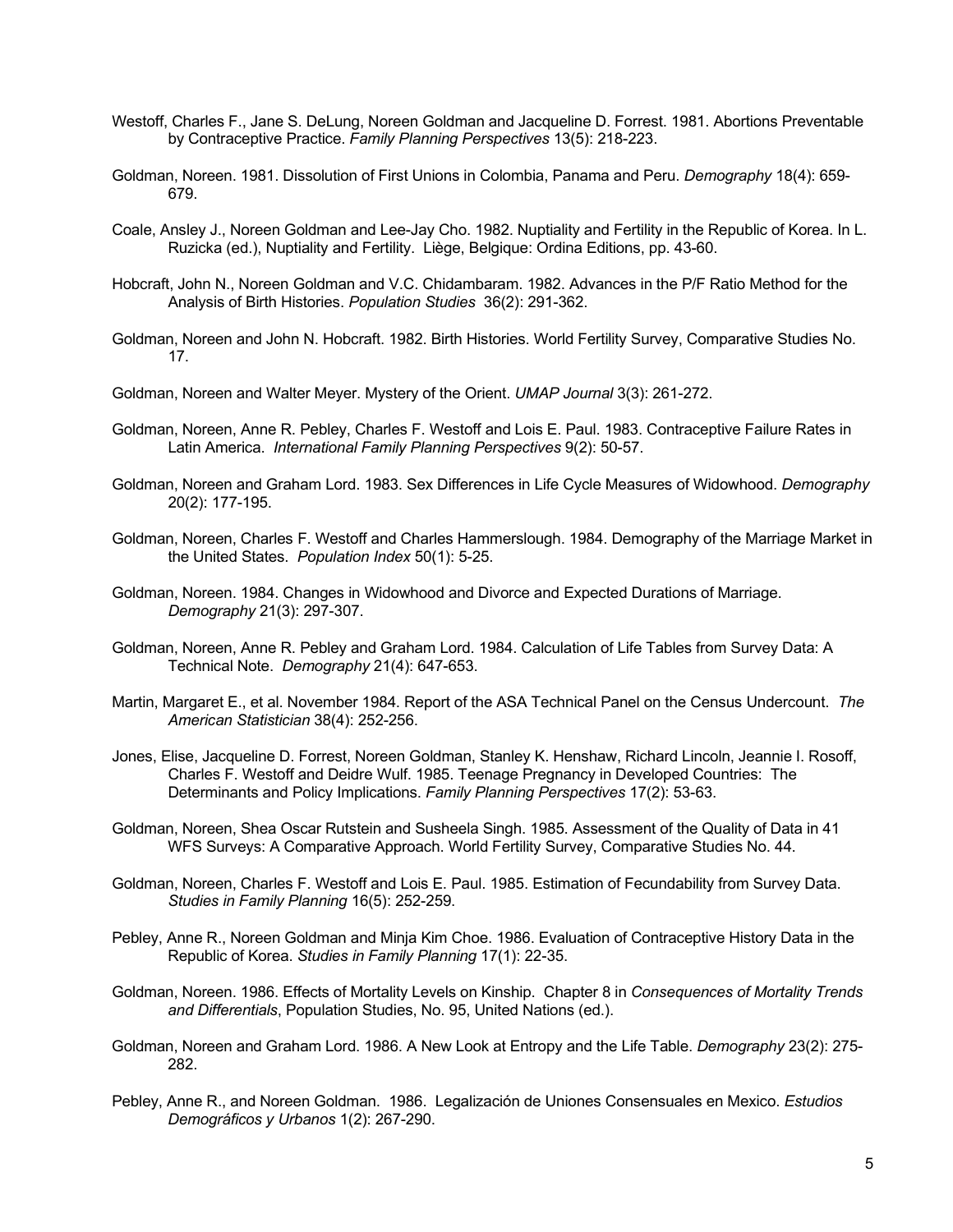- Jones, Elise F., Jacqueline D. Forrest, Noreen Goldman, Stanley Henshaw, Richard Lincoln, Jeannie Rosoff and Charles F. Westoff. 1986. *Teenage Pregnancy in Industrialized Countries*. New Haven: Yale University Press.
- Goldman, Noreen. 1986. Book review, *Applied Mathematical Demography*, Second Edition, *Journal of the American Statistical Association* 81(396): 1120.
- Pebley, Anne R. and Noreen Goldman. 1986. Legalization of Consensual Unions in Mexico. *Social Biology* 33(3- 4): 199-213.
- Goldman, Noreen, Charles F. Westoff and Lois E. Paul. 1987. Variations in Natural Fertility: The Effect of Lactation and Other Determinants. *Population Studies* 41(1): 127-146.
- Goldman, Noreen and Graham Lord. 1987. Reply to "On a New Look at Entropy and the Life Table". *Demography* 24(3): 441-442.
- Goldman, Noreen, Shea Oscar Rutstein and Susheela Singh. 1987. Evaluation of Data Quality. Chapter 24 in *The World Fertility Survey: An Assessment*, edited by J.G. Cleland and C.S. Scott. Oxford University Press.
- Kisker, Ellen Eliason and Noreen Goldman. 1987. The Perils of Single Life and the Benefits of Marriage. *Social Biology* 34(3-4): 135-152.
- Coresh, Josef and Noreen Goldman. 1988. The Effect of Variability in the Fertility Schedule on Numbers of Kin. *Mathematical Population Studies* 1(2): 137-156.
- Goldman, Noreen, Charles F. Westoff and Lorenzo Moreno. 1988. Comparación entre las Historias Completas y Truncadas de Nacimientos Para Medir la Fecundidad y la Mortalidad de la Niñez. *Notas de Población*  46-47: 105-119.
- Goldman, Noreen, Charles F. Westoff and Lorenzo Moreno. 1988. Full vs. Five-Year Maternity History Data for Fertility and Child Mortality Measures. *Conference Proceedings of the Seminar on Collection and Processing of Demographic Data in Latin America*, International Union for the Scientific Study of Population, Santiago, May.
- Goldman, Noreen, Lorenzo Moreno and Charles F. Westoff. 1989. *Peru Experimental Study: An Evaluation of Fertility and Child Health Information*. Columbia, MD: Demographic and Health Surveys, Institute for Resource Development/Macro Systems; and Office of Population Research, Princeton University.
- Goldman, Noreen and Anne R. Pebley. 1989. The Demography of Polygyny in Sub-Saharan Africa. Chapter 5 in *Reproduction and Social Organization in Sub-Saharan Africa*, R. Lesthaege (ed.), University of California Press.
- Westoff, Charles F., Lorenzo Moreno and Noreen Goldman. 1989. The Demographic Impact of Changes in Contraceptive Practice in Third World Populations. *Population and Development Review* 15(1): 91-106.
- Goldman, Noreen, Lorenzo Moreno and Charles F. Westoff. 1989. Collection of Survey Data on Contraception: An Evaluation of an Experiment in Peru. *Studies in Family Planning* 20(3): 147-157.
- Goldman, Noreen and Anne R. Pebley. 1989. Demography of the Marriage Market in Sub-Saharan Africa and South Asia. In *International Population Conference,* Volume 3, International Union for the Scientific Study of Population, New Delhi.
- Westoff, Charles F., Lorenzo Moreno and Noreen Goldman. 1989. The Demographic Impact of Changes in Contraceptive Practice in Third World Populations. In *Demographic and Programmatic Consequences of Contraceptive Innovations*, edited by S. Segal, A.O. Tsui, and S.M. Rogers. New York: Plenum Press.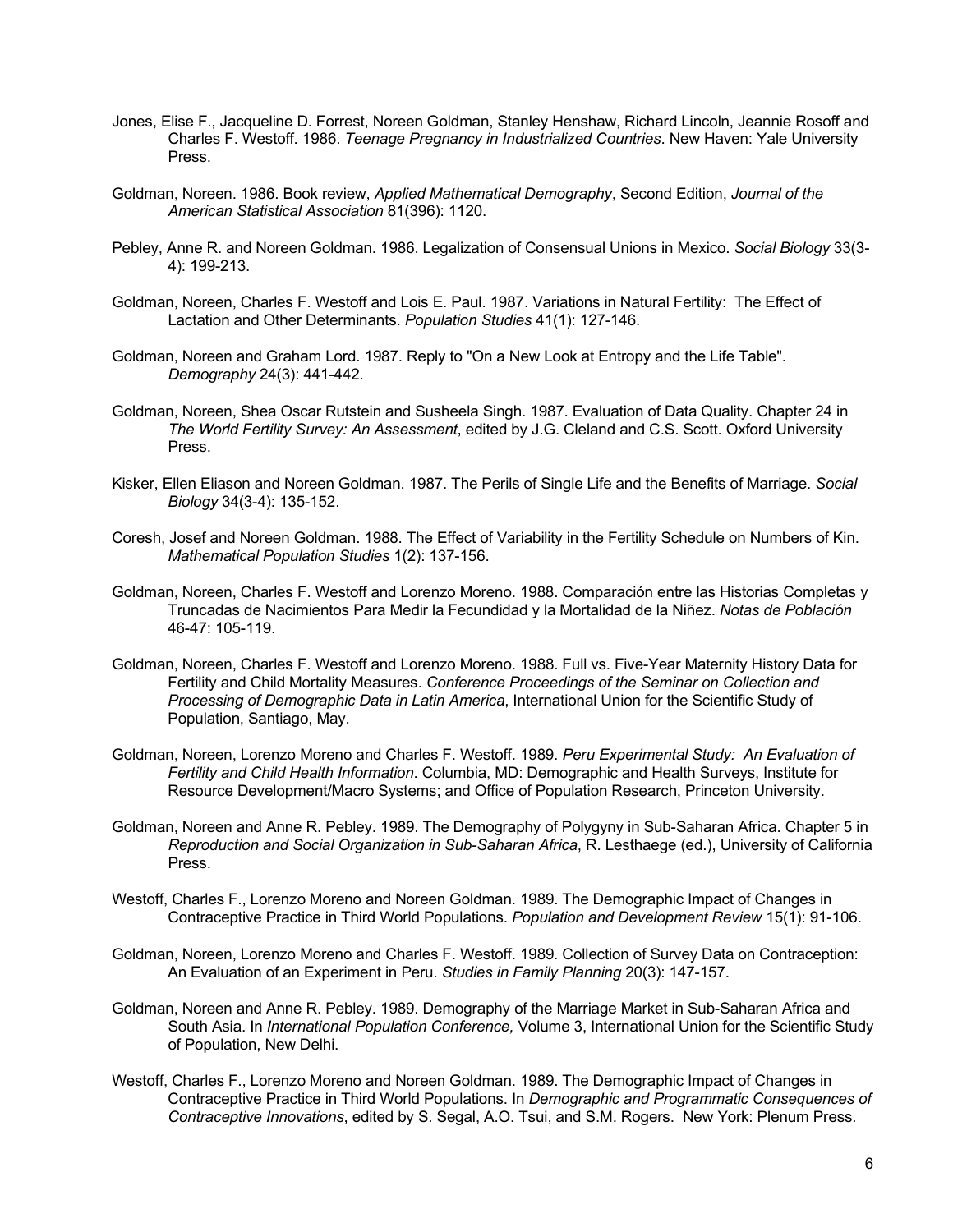- Goldman, Noreen and Mark Montgomery. 1989. Fecundability and Husband's Age. *Social Biology* 36(3-4): 146- 166.
- Hu, Yuanreng and Noreen Goldman. 1990. Mortality Differentials by Marital Status: An International Comparison. *Demography* 27(2): 233-250.
- Moreno, Lorenzo and Noreen Goldman. 1990. An Assessment of Survey Data on Birthweight. *Social Science and Medicine* 31(4): 491-500.
- Westoff, Charles F., Noreen Goldman, and Lorenzo Moreno. 1990. *Dominican Republic Experimental Study: An Evaluation of Fertility and Child Health Information*. Columbia, MD: Demographic and Health Surveys, Institute for Resource Development/Macro Systems, Inc.; and Office of Population Research, Princeton University.
- Goldman, Noreen, Lorenzo Moreno, Charles F. Westoff and Barbara Vaughan. 1991. Estimates of Contraceptive Failure and Discontinuation Based on Two Methods of Contraceptive Data Collection in Peru. In United Nations, Department of International Economic and Social Affairs, *Measuring the Dynamics of Contraceptive Use*, ST/ESA/SER.R/106, New York: United Nations, pp. 171-183.
- Moreno, Lorenzo and Noreen Goldman. 1991. Contraceptive Failure Rates in Developing Countries: Evidence from the Demographic and Health Surveys. *International Family Planning Perspectives* 17(2): 44-49.

Also, Tasas de Falla de Anticonceptivos en Países en Desarrollo: Evidencia de las Encuestas de Demografía y Salud. *Perspectivas Internacionales en Planificación Familiar*. (Numeró Especial de 1991).

Also, Taux d'échec contraceptif dans le pays en développement: données tirées des Enquêtes démographiques et de santé. *Perspectives Internationales sur le Planning Familial*. (Numéro Spécial de 1991).

- Goldman, Noreen. 1991. Collection of Survey Data on Contraception: An Experimental Study. *Proceedings of the International Seminar on China's In-Depth Fertility Survey*, Beijing, China, February 1990. Voorburg, The Netherlands: International Statistical Institute, pp. 37-51.
- Moreno, Lorenzo, Noreen Goldman and Ozer Babaokol. 1991. Uso de un calendario mensual para recolectar datos retrospectivos sobre anticoncepción: una evaluación de los estudios de terreno experimentales de las encuestas demográficas y de salud (DHS). *Notas de Población*, 18-19, No. 51-52:11-37.
- Miller, Jane E., Noreen Goldman, and Lorenzo Moreno. 1991. An Assessment of Data on Birthweight and Prematurity Status from the Dominican Republic Demographic and Health Survey. In IRD/Macro International, Inc., *Proceedings of the Demographic and Health Survey World Conference, Washington, DC, Volume II*. Columbia, MD: August, pp. 1131-1148.
- Moreno, Lorenzo and Noreen Goldman. 1992. Contraceptive Failure Rates in Developing Countries. *Fertility Control Reviews* 1(2): 11-15.
- Chidambaram, V.C., J.G. Cleland, Noreen Goldman and S. Rutstein. 1992. An Assessment of the Quality of WFS Demographic Data. *The Analysis of Maternity Histories*, edited by Allan G. Hill and William Brass. Liège, Belgique: Ordina Editions, pp. 183-215.
- Goldman, Noreen, Ansley J. Coale and Maxine Weinstein. 1992. An Analysis of the Nepal Fertility Survey Maternity Histories. *The Analysis of Maternity Histories*, edited by Allan G. Hill and William Brass. Liège, Belgique: Ordina Editions, pp. 315-345.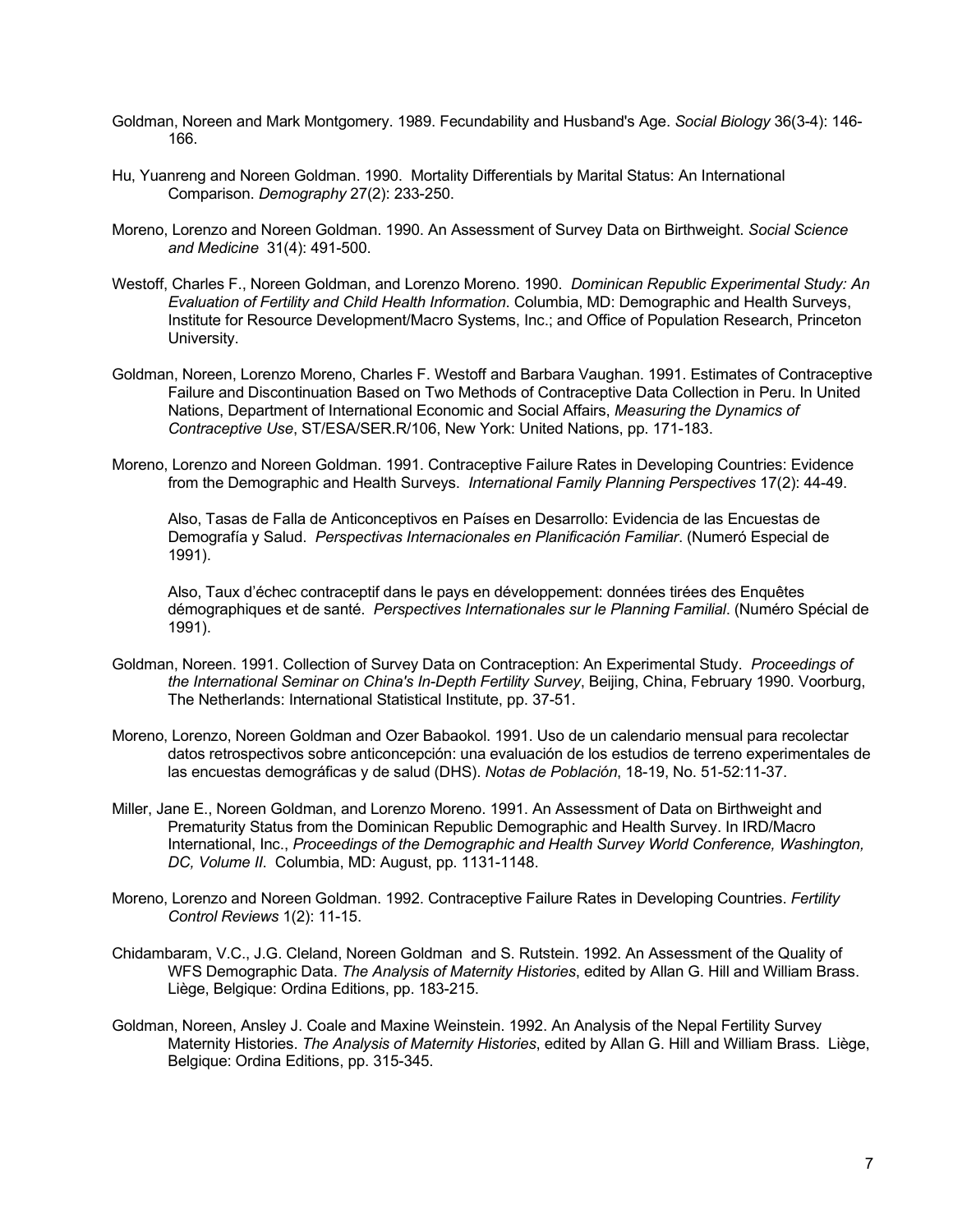- Jones, Elise F., Jacqueline D. Forrest, Stanley K. Henshaw, Richard Lincoln, Jeannie Rosoff, Charles F. Westoff and Deidre Wulf. 1993. Teenage Pregnancy in Developed Countries: Determinants and Policy Implications. Chapter 23 in Systemic Crisis. Problems in Society, Politics, and World Order, edited by W. D. Perdue. Fort Worth, TX: Harcourt Brace Jovanovich College Publishers, pp. 247-257.
- Goldman, Noreen and Yuanreng Hu. 1993. Excess Mortality Among the Unmarried: A Case Study of Japan. *Social Science and Medicine* 36(4): 533-546.
- Goldman, Noreen. 1993. The Perils of Single Life in Contemporary Japan. *Journal of Marriage and the Family* 55(Feb): 191-204.
- Goldman, Noreen, Graham Lord and Yuanreng Hu. 1993. Marriage Selection and Age Patterns of Mortality: A Mathematical Investigation. *Mathematical Population Studies* 4(1): 51-73.
- Goldman, Noreen. 1993. Marriage Selection and Mortality Patterns: Inferences and Fallacies. *Demography* 30(2): 189-208.
- Sastry, Narayan, Noreen Goldman, and Lorenzo Moreno. 1993. The Relationship Between Place of Residence and Child Survival in Brazil. In *International Population Conference*, International Union for the Scientific Study of Population, Montreal, Volume 3, pp. 293-322.
- Miller, Jane, Noreen Goldman and Lorenzo Moreno. 1993. An Evaluation of Survey Data on Birthweight and Prematurity Status. *Social Biology* 40(1-2): 131-146.
- Goldman, Noreen and Anne R. Pebley. 1994. Health Cards, Maternal Reports, and the Measurement of Immunization Coverage: The Example of Guatemala. *Social Science and Medicine* 38(8): 1075-1089.
- Goldman, Noreen. 1994. Social Factors and Health: The Causation-Selection Issue Revisited. *Proceedings of the National Academy of Sciences* 91(Feb): 1251-1255.
- Goldman, Noreen and Anne R. Pebley. 1994. Childhood Immunization and Pregnancy-related Services in Guatemala. *Health Transition Review* 4(1): 29-44.
- Rodríguez, Germán and Noreen Goldman. 1995. An Assessment of Estimation Procedures for Multilevel Models with Binary Responses. *Journal of the Royal Statistical Society*, Series A, 158(Part 1): 73-89.
- Goldman, Noreen, Sanders Korenman and Rachel Weinstein. 1995. Marital Status and Health Among the Elderly. *Social Science and Medicine* 40(12): 1717-1730.
- Pebley, Anne R. and Noreen Goldman. 1995. Social Inequality and Children's Growth in Guatemala. *Health Transition Review* 5(1): 1-20.
- Goldman, Noreen, Shigesato Takahashi and Yuanreng Hu. 1995. Mortality among Japanese Singles: A Reinvestigation. *Population Studies* 49(2): 227-239.
- Goldman, Noreen and Graham Lord. 1995. Discussion on "Mortality Rates by Marital Status." *Transactions of the Society of Actuaries* 66: 369-371.
- Pebley, Anne R. and Noreen Goldman. 1995. La Inmunización y Los Servicios Relacionados Con el Embarazo en Guatemala. *Estudios Demográficos y Urbanos* 10(1): 167-180.
- Pebley, Anne R., Noreen Goldman and Germán Rodríguez. 1996. Prenatal and Delivery Care and Childhood Immunization in Guatemala: Do Family and Community Matter? *Demography*, 33(2): 231-247.
- Fu, Haishan and Noreen Goldman. 1996. Incorporating Health into Marriage Choice Models: Demographic and Sociological Perspectives. *Journal of Marriage and the Family* 58: 740-758.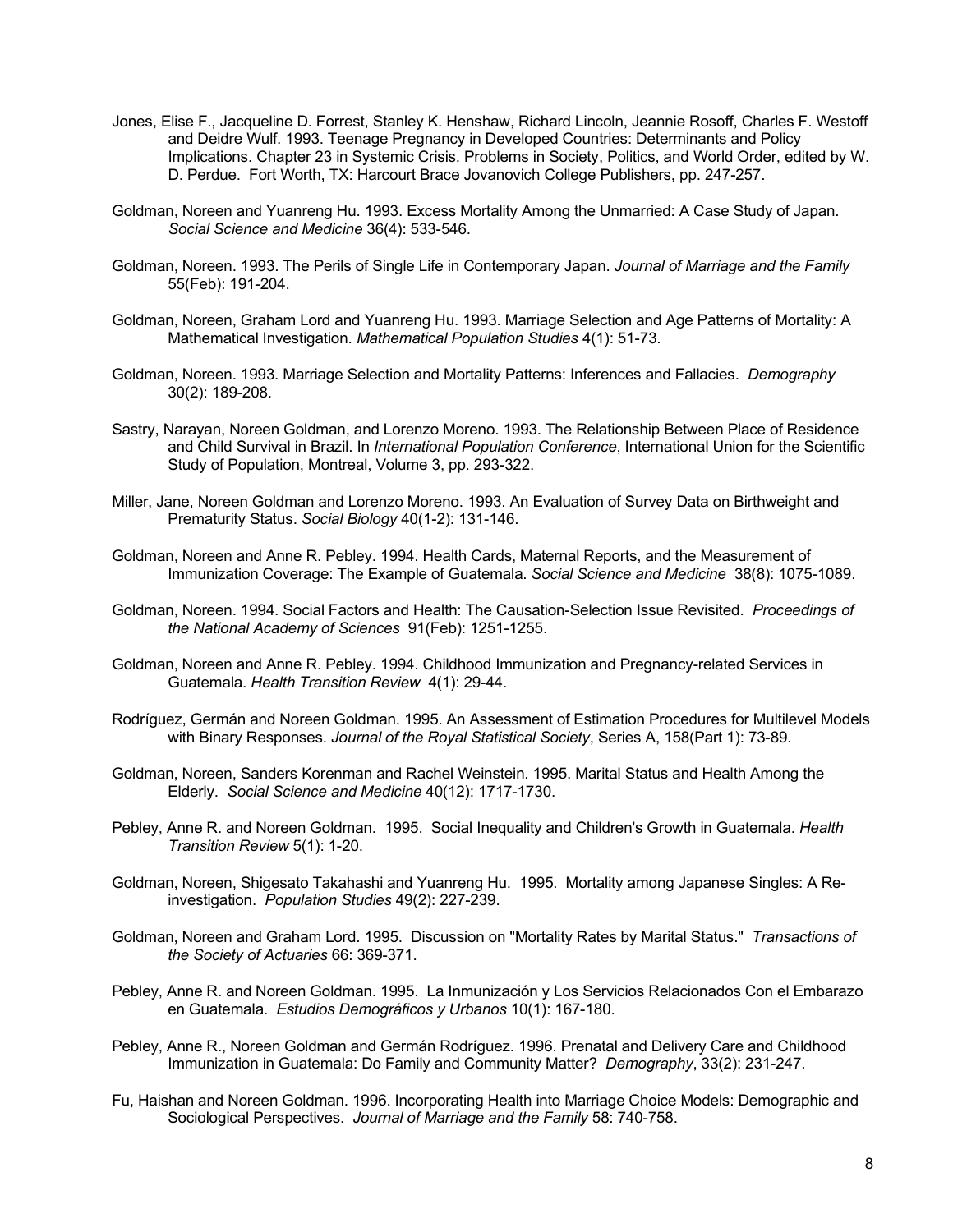- Goldman, Noreen and Shigesato Takahashi. 1996. Old-age Mortality in Japan: Demographic and Epidemiological Perspectives. Chapter 8 in *Health and Mortality Among Elderly Populations*. Oxford University Press, edited by G. Caselli and A.D. Lopez. Oxford: Clarendon Press.
- Seltzer, Judith A., Anne R. Pebley and Noreen Goldman. 1997. Wives' Role in Household Decision-Making in Rural Guatemala. Presented at the annual meeting of the Population Association of America, March 27- 29, 1997, Washington, D.C.
- Korenman, Sanders, Noreen Goldman and Haishan Fu. 1997. Misclassification Bias in Estimates of Bereavement Effects. *American Journal of Epidemiology* 145(11):995-1002.
- Pebley, Anne R. and Noreen Goldman. 1997. *The Guatemalan Survey of Family Health, Appendix A: English Questionnaires*. DRU-1538/1-NICHD. Santa Monica, CA: RAND.
- Pebley, Anne R. and Noreen Goldman. 1997. *Encuesta Guatemalteca de Salud Familiar (EGSF), Apéndice B: Cuestionarios en Español.* DRU-1538/2-NICHD. Santa Monica, CA: RAND.
- Peterson, Christine, Noreen Goldman and Anne R. Pebley. 1997. *The 1995 Guatemalan Survey of Family Health (EGSF): Overview and Codebook*. DRU-1538/3-NICHD. Santa Monica, CA: RAND.
- Anne R. Pebley, Noreen Goldman, Hernán L. Delgado, Rafael Flores, Marie T. Ruel and Francisco Chew. 1997. *Informe de la Encuesta Guatemalteca de Salud Familiar*. Publicación INCAP DCE/027. Instituto de Nutricíon de Centro América y Panamá.
- Goldman, Noreen, Barbara Vaughan, and Anne R. Pebley. 1998. The Use of Calendars to Measure Child Illness in Health Interview Surveys. *International Journal of Epidemiology* 27:505-512.
- Gragnolati, Michele, Irma Elo and Noreen Goldman. 1999. New Insights into the Far Eastern Pattern of Mortality. *Population Studies* 53:81-95.
- Pebley, Anne R., Elena Hurtado, and Noreen Goldman. 1999. Beliefs about Children's Illness. *Journal of Biosocial Science* 31: 195-219.
- Robles, Arodys and Noreen Goldman. 1999. Can Accurate Data on Birthweight be Obtained from Health Interview Surveys? *International Journal of Epidemiology* 28:925-931.
- Heuveline, Patrick and Noreen Goldman. 2000. A Description of Child Illness and Treatment Behavior in Guatemala. *Social Science and Medicine* 50: 345-364.
- Fu, Haishan and Noreen Goldman. 2000. The Association between Health-related Behaviors and the Risk of Divorce in the USA. *Journal of Biosocial Science* 32: 63-88.
- Beckett, Megan, Maxine Weinstein, Noreen Goldman and Yu-Hsuan Lin. 2000. Do Health Interview Surveys Yield Reliable Data on Chronic Illness Among Older Respondents? A*merican Journal of Epidemiology* 151: 315-323.
- Goldman, Noreen and Patrick Heuveline. 2000. Treatment-Seeking Behavior and Child Illness in Guatemala. *Tropical Medicine and International Health* 5(2): 145-55.
- Glei, Dana and Noreen Goldman. 2000. Understanding Ethnic Variation in Pregnancy-related Behaviors, Health Care and Birth Outcomes in Rural Guatemala. *Ethnicity and Health* 5(1): 5-22.
- Goldman, Noreen, Anne R. Pebley and Megan Beckett. 2001. Diffusion of Ideas about Personal Hygiene and Contamination in Poor Countries: Evidence from Guatemala. *Social Science and Medicine* 52: 53-69.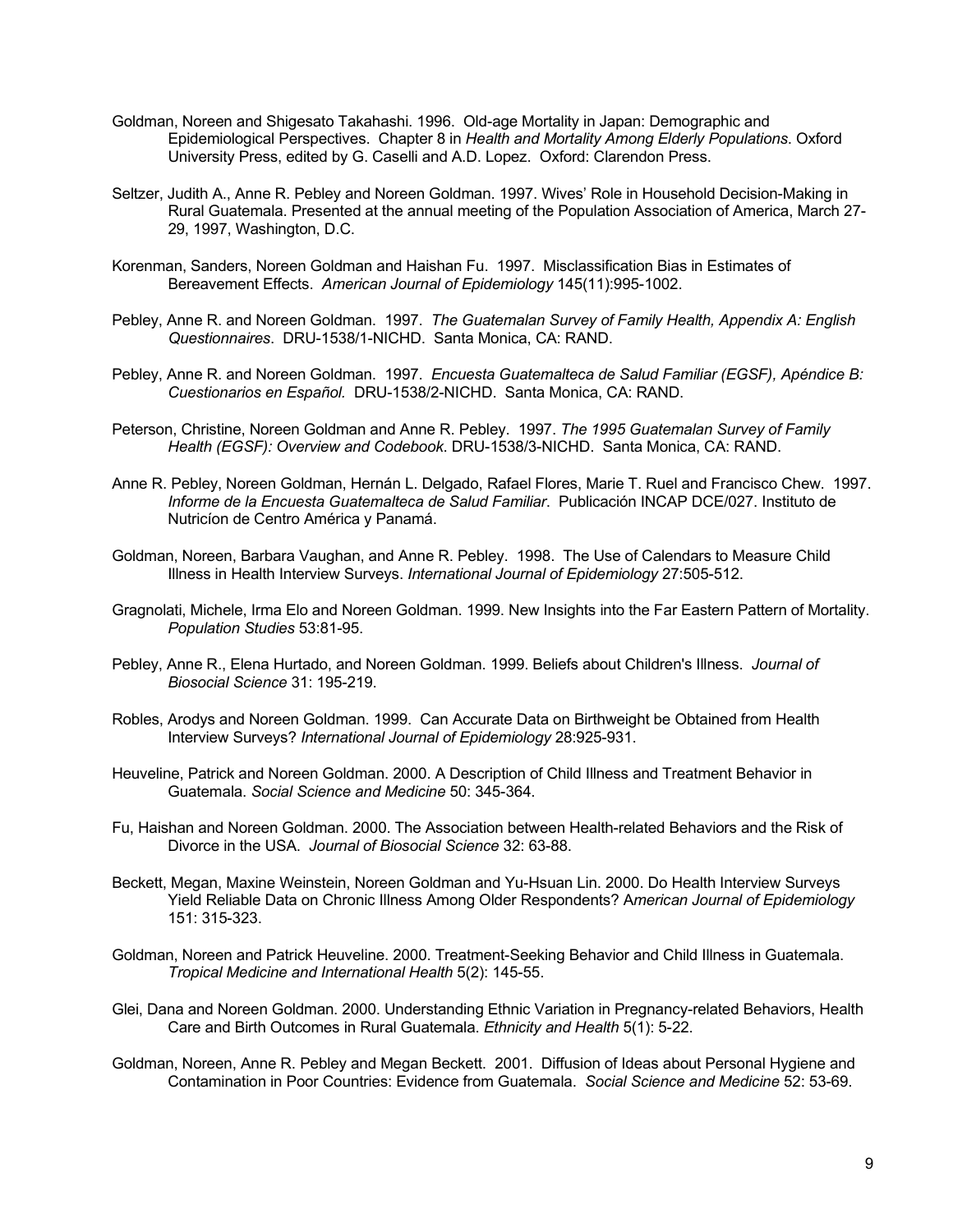- Rodríguez, Germán and Noreen Goldman. 2001. Improved Estimation Procedures for Multilevel Models with Binary Response: A Case Study. *Journal of the Royal Statistical Society*. Series A (Part 2)*,* 164: 339- 355.
- Goldman, Noreen, Dana Glei, Anne Pebley, and Hernán Delgado. 2001. *Atención Prenatal en Areas Rurales de Cuatro Departamentos de Guatemala: Resultados de la Encuesta Guatemalteca de Salud Familiar, 1995*. Instituto de Nutricíon de Centro América y Panamá. Guatemala City: Guatemala.
- Goldman, Noreen, Dana Glei, Anne Pebley, and Hernán Delgado. 2001. *Pregnancy Care in Rural Guatemala: Results From the Encuesta Guatemalteca de Salud Familiar*. DRU-2642-NICHD/USAID. Santa Monica, CA: RAND.
- Goldman, Noreen. 2001. Social Inequalities in Health: Disentangling the Underlying Mechanisms. Chapter 9 in *Population Health and Aging: Strengthening the Dialogue Between Epidemiology and Demography.* Annals of the New York Academy of Sciences, Volume 954: 118-139. (Eds. Maxine Weinstein, Albert Hermalin, and Michael Stoto).
- Goldman, Noreen. 2001. Mortality Differentials: Selection and Causation. *International Encyclopedia of the Social and Behavioral Sciences*, pp. 10068-10070*.* Elsevier Science Limited.
- Beckett, Megan, Noreen Goldman, Maxine Weinstein, I-Fen Lin, and Yi-li Chuang. 2002. Social Environment, Life Challenge, and Health among the Elderly in Taiwan. *Social Science and Medicine* 55(2): 191-209.
- Goldman, Noreen, Anne Pebley and Michele Gragnolati. 2002. Choices about Treatment for ARI and Diarrhea in Rural Guatemala. *Social Science and Medicine* 55(10): 1693-1712.
- Goldman, Noreen. 2002. Incorporating Health into Demographic Training. *Genus* LVIII (3-4):91-107.
- Lin, I-Fen, Noreen Goldman, Maxine Weinstein, et al. 2003. Gender Differences in Adult Children's Support of Their Parents in Taiwan. *Journal of Marriage and the Family* 65(1):184-200.
- Goldman, Noreen and Dana Glei. 2003. Evaluation of Midwifery Care: A Case Study of Rural Guatemala. *Social Science and Medicine* 56(4): 685-700.
- Goldman, Noreen, I-Fen Lin, Maxine Weinstein and Yu-Hsuan Lin. 2003. Evaluating the Quality of Self-Reports of Hypertension and Diabetes. *Journal of Clinical Epidemiology* 56(2): 148-154.
- Weinstein, Maxine, Noreen Goldman, Allison Hedley, Yu-Hsuan Lin, and Teresa Seeman. 2003. Social Linkages to Biological Markers of Health Among the Elderly. *Journal of Biosocial Science* 35: 433-453.
- Cornman, Jennifer C., Noreen Goldman, Maxine Weinstein, and Ming-Cheng Chang. 2003. Social Ties and Perceived Support: Two Dimensions of Social Relationships and Health among the Elderly in Taiwan. *Journal of Aging and Health* 15: 616-644.
- Glei, Dana, Noreen Goldman, and Germán Rodríguez. 2003. Utilization of Care during Pregnancy in Rural Guatemala: Does Obstetrical Need Matter? *Social Science and Medicine*. 57: 2447-2463.

Goldman, Noreen. 2003. A Reply to "On the Far Eastern Pattern of Mortality." *Population Studies.* 57: 367-370

- Goldman, Noreen, Dana Glei and Ming-Cheng Chang. 2004. The Role of Clinical Risk Factors in Understanding Self-Rated Health. *Annals of Epidemiology* 14: 49-57.
- Glei, Dana, Noreen Goldman, Maxine Weinstein, and I-Wen Liu. 2004. Dehydroepiandrosterone Sulfate (DHEAS) and Health: Does the Relationship Differ by Sex? *Experimental Gerontology* 39: 321-331.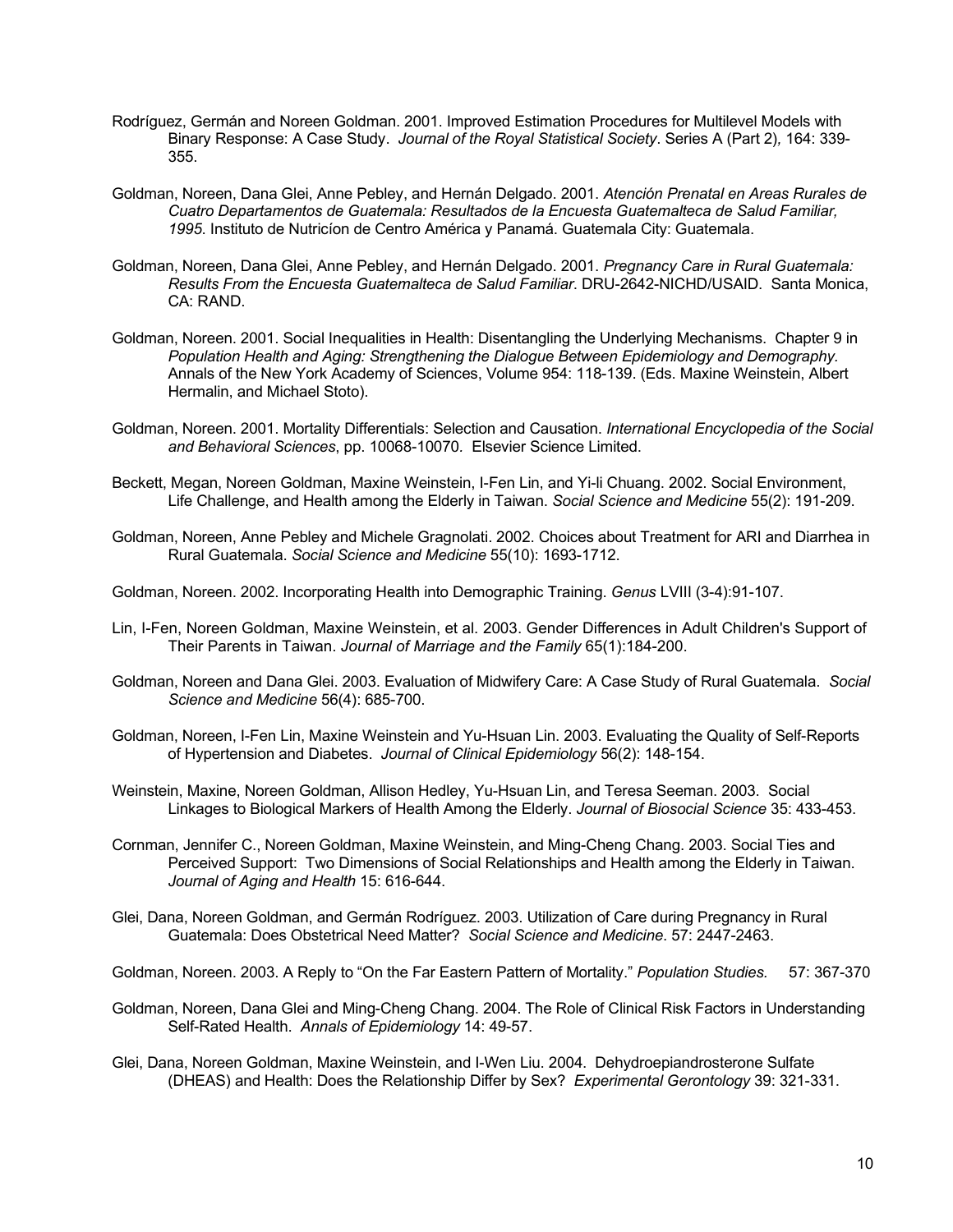- Seplaki, Christopher, Noreen Goldman, Maxine Weinstein, and Yu-Hsuan Lin. 2004. How are Biomarkers Related to Physical and Mental Well-Being? *The Journals of Gerontology Series A: Biological Sciences and Medical Sciences* 59: 201-217.
- Goldman, Noreen, Maxine Weinstein, Jennifer Cornman, Burton Singer, Teresa Seeman, and Ming-Cheng Chang. 2004. Sex Differentials in Biological Risk Factors for Chronic Disease: Estimates from Population-based Surveys. *Journal of Women's Health* 13: 393-403
- Seeman, Teresa, Dana Glei, Noreen Goldman, Maxine Weinstein, Burt Singer and Yu-Hsuan Lin. 2004. Social Relationships and Allostatic Load in Taiwanese Elderly and Near Elderly. *Social Science and Medicine*  59: 2245-2257*.*
- Cornman, Jennifer, Scott Lynch, Noreen Goldman, Maxine Weinstein, and Hui-Sheng Lin. 2004. Stability and Change in the Perceived Support of Older Taiwanese Adults. *Journal of Gerontology: Social Sciences*  59: S350-S357.
- Tractenberg, Rochelle, Maxine Weinstein, Myron Weiner, Paul Aisen, Jong-Ling Fuh, Noreen Goldman, and Yi-Li Chuang. 2005. Benchmarking a Test of Temporal Orientation with Data from American and Taiwanese Persons with Alzheimer's Disease and American Normal Elderly. *Neuroepidemiology* 24: 110-116.
- Pebley, Anne R., Noreen Goldman, and Arodys Robles. 2005. Isolation, Integration, and Ethnic Boundaries in Rural Guatemala. *The Sociological Quarterly* 46: 213-236*.*
- Seplaki, Christopher, Noreen Goldman, Dana Glei, and Maxine Weinstein. 2005. A Comparative Analysis of Measurement Approaches for Physiological Dysregulation in an Older Population. *Experimental Gerontology* 40: 438-449.
- Hu, Peifeng, Nancy Adler, Noreen Goldman, Maxine Weinstein, and Teresa Seeman. 2005. Relationship between Subjective Social Status and Measures of Health in Older Taiwanese Persons. *Journal of the American Geriatrics Society* 53: 483-488.
- Goldman, Noreen, Dana Glei, Christopher Seplaki, I-Wen Liu, and Maxine Weinstein. 2005. Perceived Stress and Physiological Dysregulation on Older Adults. *Stress* 8: 95-105
- Glei, Dana, David A. Landau, Noreen Goldman, Yi-Li Chuang, German Rodriguez, and Maxine Weinstein. 2005. Participating in Social Activities Helps Preserve Cognitive Function: An Analysis of a Longitudinal, Population-Based Study of the Elderly. *International Journal of Epidemiology* 34: 864-871.
- Turra, Cassio M., Noreen Goldman, Christopher L. Seplaki, Maxine Weinstein, Dana A. Glei, Yu-Hsuan Lin. 2005. Determinants of Mortality at Older Ages: The Role of Biological Markers of Chronic Disease. *Population and Development Review* 31:675-698.
- Seplaki, Christopher, Noreen Goldman, Maxine Weinstein, and Yu-Hsuan Lin. 2006. Measurement of Cumulative Physiological Dysregulation in an Older Population. *Demography* 1:165-183*.*
- Seplaki, Christopher, Noreen Goldman, Maxine Weinstein, and Yu-Hsuan Lin. 2006. Before and After the 1999 Chi Chi Earthquake: Traumatic Events and Depressive Symptoms in an Older Population. *Social Science and Medicine,* 62:3121-3132*.*
- Dowd, Jennifer Beam, and Noreen Goldman. 2006. Do Biomarkers of Stress Mediate the Relationship Between Socioeconomic Status and Health? *Journal of Epidemiology and Community Health,* 60:633-639.
- Glei, Dana, and Noreen Goldman. 2006. Dehydroepiandrosterone Sulfate (DHEAS) and Risk of Mortality Among Older Taiwanese. *Annals of Epidemiology* 16:510-515.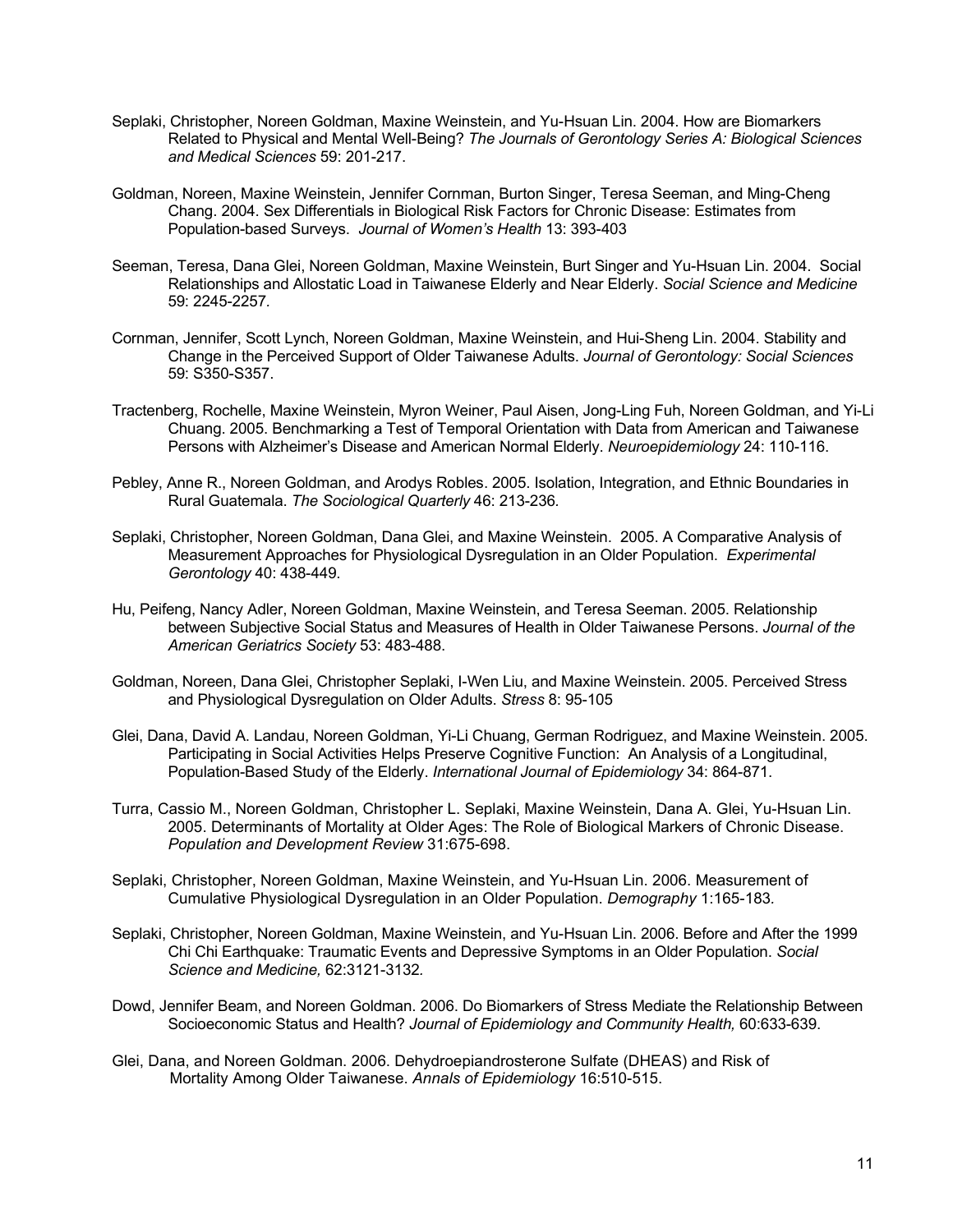- Glei, Dana, Ming-Cheng Chang, Yi-Li Chuang, Yu-Hsuan Lin, Hui-Sheng Lin, Noreen Goldman, and Maxine Weinstein. 2006. Results from the Social Environment and Biomarkers of Aging Study (SEBAS) 2000. (In English and Chinese). *Taiwan Aging Study Series* No.9, May, 2006.
- Lin, I-Fen, Noreen Goldman, Maxine Weinstein, and Yu-Hsuan Lin. 2006. Stability and Change in Patterns of Intergenerational Transfers in Taiwan. Pp.63-87 in A.H. Gauthier, C.Y. Chu, and S. Tuljapurkar (eds.) *Allocating Public and Private Resources across Generations: Riding the Age Waves – Volume 2. International Studies in Population, Vol 3.* The Netherlands: Springer.
- Goldman, Noreen, Cassio M. Turra, Dana A. Glei, Yu-Hsuan Lin, and Maxine Weinstein. 2006. Physiological Dysregulation and Changes in Health in an Older Population. *Experimental Gerontology* 41: 862-870*.*
- Goldman, Noreen, Cassio Turra, Dana Glei, Chris Seplaki, Yu-Hsuan Lin and Maxine Weinstein. 2006. Predicting Mortality from Clinical and Nonclinical Biomarkers. *Journals of Gerontology, Series A: Medical Sciences and Biological Sciences,* 61: 1070-4.
- Goldman, Noreen, Rachel T. Kimbro, Cassio M. Turra, Anne R. Pebley. 2006. Socioeconomic Gradients in Health for White and Mexican-Origin Populations. *American Journal of Public Health,* 96: 2186-2193
- Goldman, Noreen, Jennifer Cornman, and Ming-Cheng Chang. 2006. Measuring Subjective Social Status: A Case Study of Older Taiwanese. *Journal of Cross-Cultural Gerontology,* 21:71-89.
- Turra, Cassio and Noreen Goldman. 2007. Socioeconomic Differences in Mortality among U.S. Adults: Insights into the Hispanic Paradox. *Journal of Gerontology: Social Sciences,* S184-S192
- Hu, Peifeng, Naveed Wagle, Noreen Goldman, Maxine Weinstein, and Teresa Seeman. 2007. The Associations between Socioeconomic Status, Allostatic Load, and Measures of Health in Older Taiwanese Persons: Taiwan Social Environment and Biomarkers of Aging Study. *Journal of Biosocial Science,* 39:545-556*.*
- Bzostek, Sharon, Noreen Goldman and Anne R. Pebley. 2007. Why Do Hispanics in the USA Report Poor Health? *Social Science and Medicine,* 65:990-1003.
- Smith, Kimberly V. and Noreen Goldman. 2007. Socioeconomic Differences in Health Among Older Adults in Mexico. *Social Science and Medicine,* 65:1372-1385.
- Goldman, Noreen and Dana A. Glei. 2007. Sex Differences in the Relationship between DHEAS and Health. *Experimental Gerontology,* 42:979-987*.*
- Glei, Dana A., Noreen Goldman, Yi-Li Chuang and Maxine Weinstein. 2007. Do Chronic Stressors Lead to Physiological Dysregulation? Testing the Theory of Allostatic Load. *Psychosomatic Medicine,* 69:769-776.
- Chang, Ming-Cheng, Dana Glei, Noreen Goldman, and Maxine Weinstein. National Research Council. 2007. The Taiwan Biomarker Project. Chapter 3 in *Biosocial Surveys,* Committee on Advances in Collecting and Utilizing Biological Indicators and Genetic Information in Social Science Surveys. Maxine Weinstein, James W. Vaupel, and Kenneth W. Wachter, Eds. Committee on Population, Division of Behavioral and Social Sciences and Education. Washington, DC: The National Academies Press*.*
- Collins, Amy Love and Noreen Goldman. 2008. Perceived Social Position and Health in Older Adults. *Social Science and Medicine,* 66:536-544.
- Rubalcava, Luis, Graciela Teruel, Duncan Thomas and Noreen Goldman. 2008. The Healthy Migrant Effect: New Findings from the Mexican Family Life Survey. *American Journal of Public Health,* 98:78-84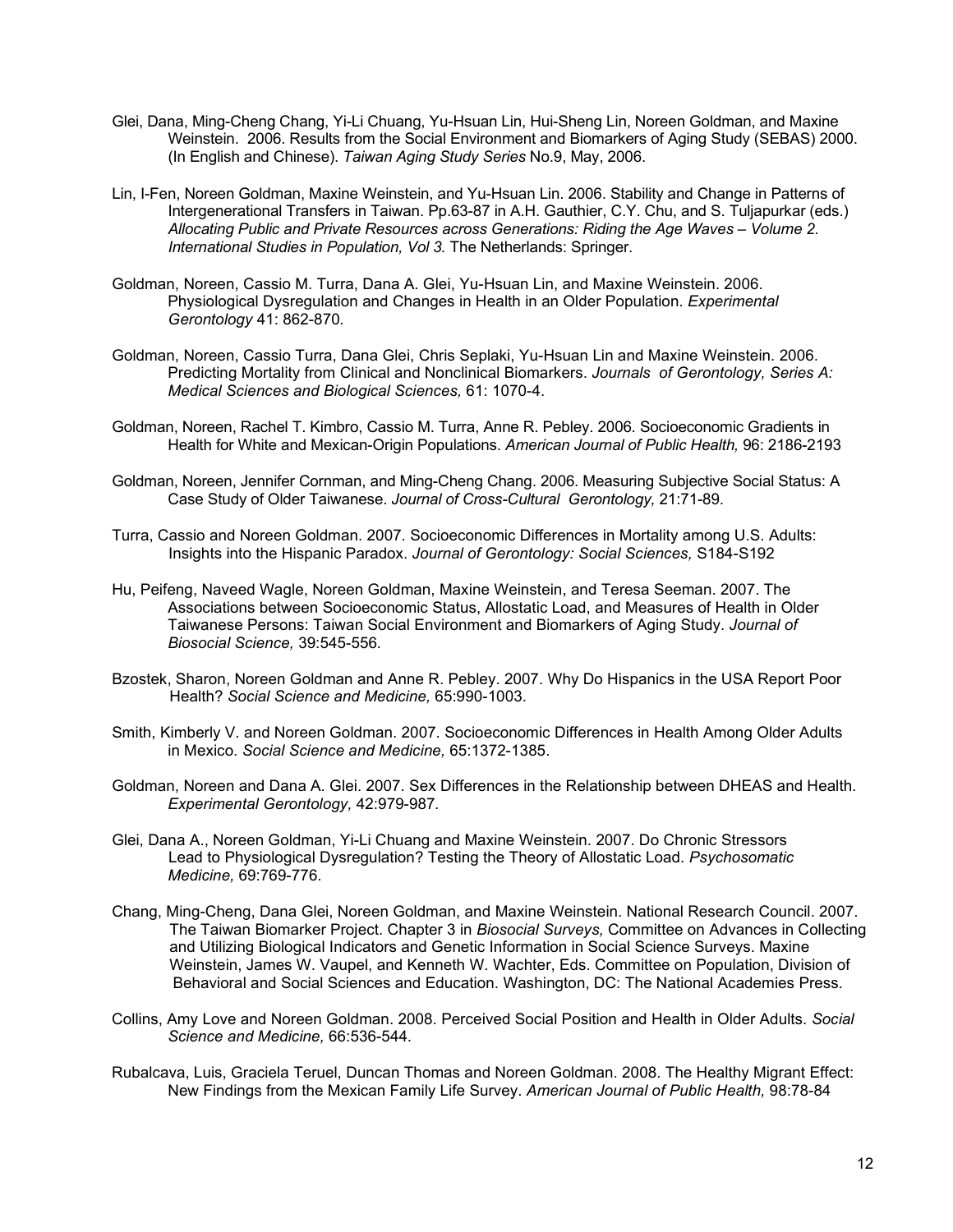- Kimbro, Rachel Tolbert, Sharon Bzostek, Noreen Goldman and Germán Rodríguez. 2008. Race, Ethnicity, and the Education Gradient in Health. *Health Affairs,* 27:361-372*.* PMID: 18332490 [PubMed-indexed for MEDLINE]
- Collins, Amy Love, Noreen Goldman and Germán Rodríguez. 2008. Is Positive Well-Being Protective of Mobility Limitations Among Older Adults? *Journals of Gerontology: Series B: Psychological Sciences and Social Sciences, 63B:P321-P327*.
- Goldman, Noreen, Dana A. Glei, Yu-Hsuan Lin and Maxine Weinstein. 2009. Improving Mortality Prediction using Biosocial Surveys. *American Journal of Epidemiology,* 169:769-779*.*
- Zajacova, Anna, Noreen Goldman and Germán Rodríguez. 2009. Unobserved Heterogeneity and the Effect of Education on Mortality. *Mathematical Population Studies,* 16:153-173.
- Collins, Amy Love, Dana Glei and Noreen Goldman. 2009. The Role of Life Satisfaction and Depressive Symptoms in All-Cause Mortality. *Psychology and Aging,* 24:696-702*.*
- Goldman, Noreen and Jennifer Dowd. 2009. Considering the Inclusion of Metabolic and Cardiovascular Markers in the PSID. *Biodemography and Social Biology*, 55:140-158.
- Goldman, Noreen, Dana Glei, Yu-Hsuan Lin and Maxine Weinstein. 2010. The Serotonin Transporter Polymorphism (5-HTTLPR): Allelic Variation and Links with Depressive Symptoms. *Depression and Anxiety,* 27:260-269.
- Jackson, Margot., Anne R. Pebley and Noreen Goldman. 2010. Schooling Location and Economic, Occupational and Cognitive Success among Immigrants and Their Children: the Case of Los Angeles. *Social Science Research*, 39: 432-443.
- Goldman, Noreen. 2010. New Evidence Rekindles the Hormone Therapy Debate. *Journal of Family Planning and Reproductive Health Care*, 36: 61-64.
- Buttenheim, Alison, Rebeca Wong, Noreen Goldman and Anne R. Pebley. 2010. Does Social Status Predict Adult Smoking and Obesity? Results from the 2000 Mexican National Health Survey. *Global Public Health,* 5: 413-426.
- Buttenheim, Alison, Noreen Goldman, Anne R. Pebley, Rebeca Wong and Chang Chung. 2010. Do Mexican Immigrants "Import" Social Gradients in Health Behaviors to the US? *Social Science and Medicine,* 71: 1268-1276.
- Goldman, Noreen. 2010. Can Hormone Therapy Account for American Women's Survival Disadvantage? Chapter 10 (pp. 299-310) in *International Differences in Mortality at Older Ages: Dimensions and Sources.* E.M. Crimmins, S.H. Preston, and B. Cohen, Eds*.* Panel on Understanding Divergent Trends in Longevity in High-Income Countries. Committee on Population, Division of Behavioral and Social Sciences and Education. Washington, DC: The National Academies Press.
- Ullmann, Silvia Heidi, Alison M. Buttenheim, Noreen Goldman, Anne R. Pebley and Rebeca Wong. 2011. Socioeconomic Differences in Obesity among Mexican Adolescents. *International Journal of Pediatric Obesity*, 6:e373-80*.*
- Smith, Kimberly and Noreen Goldman. 2011. Measuring Health Status: Self-, Interviewer- and Physician-Reports of Overall Health. *Journal of Aging and Health,* 23: 242-266.
- Goldman, Noreen, Cassio Turra, Luis Rosero-Bixby, David Weir and Eileen Crimmins. 2011. Do Biological Measures Mediate the Relationship Between Education and Health: A Comparative Study. *Social Science and Medicine*, 72: 307-315.
- Creighton, Mathew J., Noreen Goldman, Graciela Teruel and Luis Rubalcava. 2011. Migrant Networks and Pathways to Child Obesity in Mexico. *Social Science and Medicine, 72: 685-693.*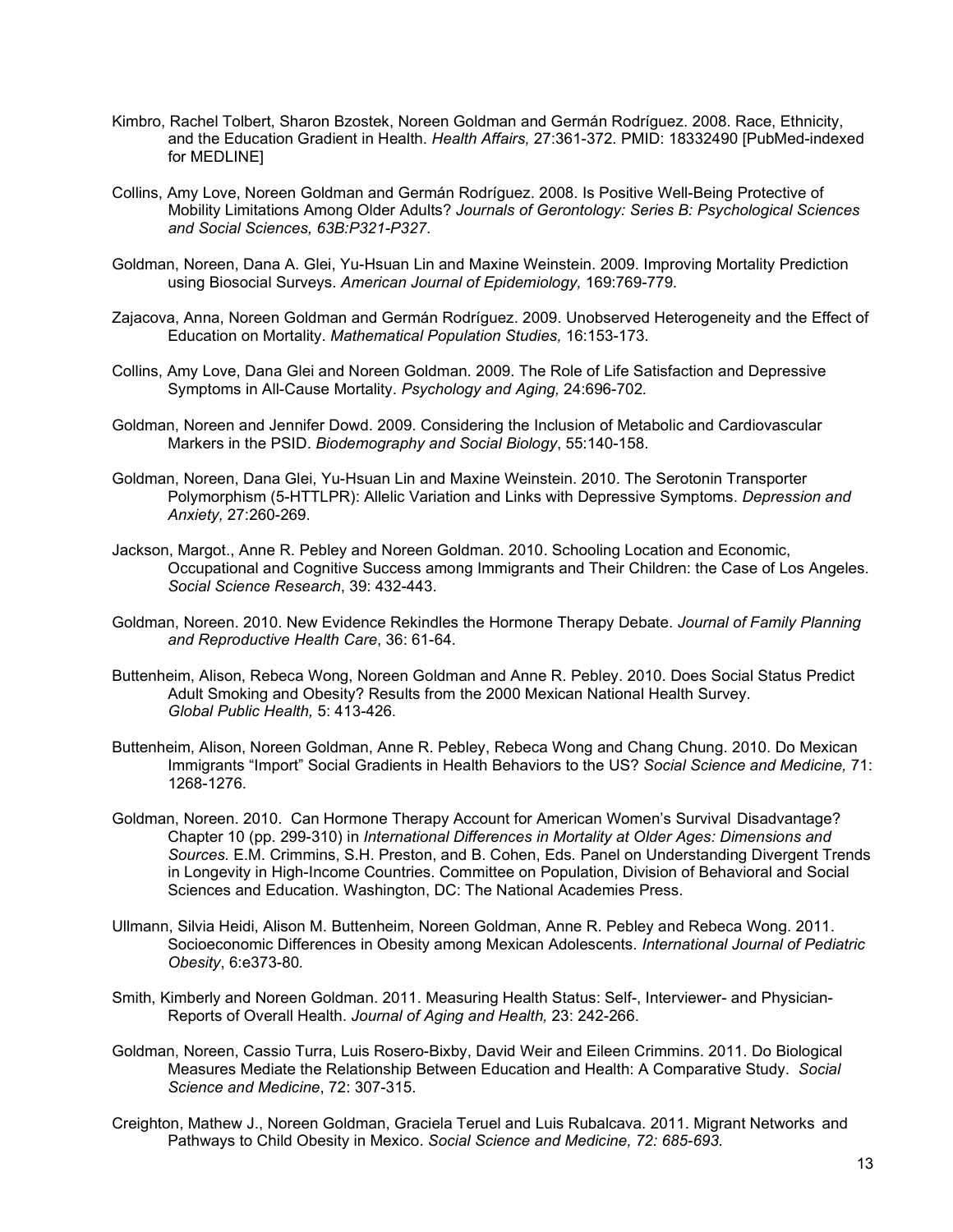- Cornman, Jennifer C., Dana Glei, Germán Rodríguez, Noreen Goldman, Yu-Hsuan Lin and Maxine Weinstein. 2011. Demographic and Socioeconomic Status Differences in Perceptions of Difficulty with Mobility in Late Life. *Journals of Gerontology: Series B: Psychological Sciences and Social Sciences,* 66B: 237- 248.
- Glei, Dana A., Noreen Goldman, Yu-Hsuan Lin and Maxine Weinstein. 2011. Age-Related Changes in Biomarkers: Longitudinal Data from a Population-Based Sample. *Research on Aging,* 33: 312-326.
- Ullmann, Silvia Heidi, Noreen Goldman, and Douglas Massey. 2011. Healthier Before They Migrate, Less Healthy When They Return? The Health of Returned Migrants in Mexico. *Social Science & Medicine,*  73:421-428.
- Dowd, Jennifer Beam, Noreen Goldman and Maxine Weinstein. 2011. Sleep Duration, Sleep Quality, and Biomarkers of Inflammation in a Taiwanese Population. *Annals of Epidemiology, 2*1:799-806*.*
- Vasunilashorn, Sarinnapha, Dana A. Glei, Chia-Ying Lan, Ron Brookmeyer, Maxine Weinstein, and Noreen Goldman. 2011. Apolipoprotein E is Associated with Blood Lipids and Inflammation in Taiwanese Older Adults. *Atherosclerosis,* 219:349-54.
- Pham-Kanter, Genny and Noreen Goldman. 2012. Do Sons Reduce Parental Mortality? *Journal of Epidemiology and Community Health,* 66:710-715*.*
- Cornman, Jennifer C., Noreen Goldman, Amy Love Collins, Dana Glei, Baai-Shyun Hurng and Maxine Weinstein. 2012. Do Adults Adjust their Socioeconomic Status Identity in Later Life? *Ageing & Society*, 32:616-633.
- Glei, Dana A., Noreen Goldman, Carol D. Ryff, Yu-Hsuan Lin and Maxine Weinstein. 2012. Social Relationships and Inflammatory Markers: An Analysis of Taiwan and the U.S. *Social Science and Medicine,* 74:1891-1899.
- Glei, Dana A., Noreen Goldman, Yu-Hsuan Lin and Maxine Weinstein. 2012. Relaxation Practice and Physiological Regulation in a National Sample of Older Taiwanese. *Journal of Alternative and Complementary Medicine,* 18:653-661.
- Creighton, Mathew J., Noreen Goldman and Anne R. Pebley. 2012. Durational and Generational Differences in Mexican Immigrant Obesity: Is Acculturation the Explanation? *Social Science and Medicine,* 75:300- 310
- Glei, Dana A., Noreen Goldman, Vladimir M. Shkolnikov, Dmitri Jdanov, Svetlana Shalnova, Maria Shkolnikova, Maxine Weinstein. 2013. To What Extent do Biological Markers Account for the Large Social Disparities in Health in Moscow? *Social Science and Medicine,* 77:164-172.
- Buttenheim, Alison, Anne R. Pebley, Katie Hsih and Noreen Goldman. 2013. The Shape of Things to Come? Obesity Prevalence among Foreign-born vs. US-born Mexican Youth in California. *Social Science and Medicine,* 78:1-8.
- Glei, Dana A., Noreen Goldman, Chih-Hsun Wu and Maxine Weinstein. 2013. Does Exposure to Stressors Predict Changes in Physiological Dysregulation? *Annals of Behavioral Medicine*, 46:121-126.
- Glei, Dana A., Noreen Goldman, Vladimir M. Shkolnikov, Dmitri Jdanov, Maria Shkolnikova, James W. Vaupel. and Maxine Weinstein. 2013. Perceived Stress and Biological Risk: Is the Link Stronger in Russians than in Taiwanese and Americans? *Stress,* 16:411-420.
- Glei, Dana A., Noreen Goldman, I-Wen Liu and Maxine Weinstein. 2013. Sex Differences in Trajectories of Depressive Symptoms Among Older Taiwanese: The Contribution of Stressors and Social Factors. *Aging & Mental Health,* 17:773-783.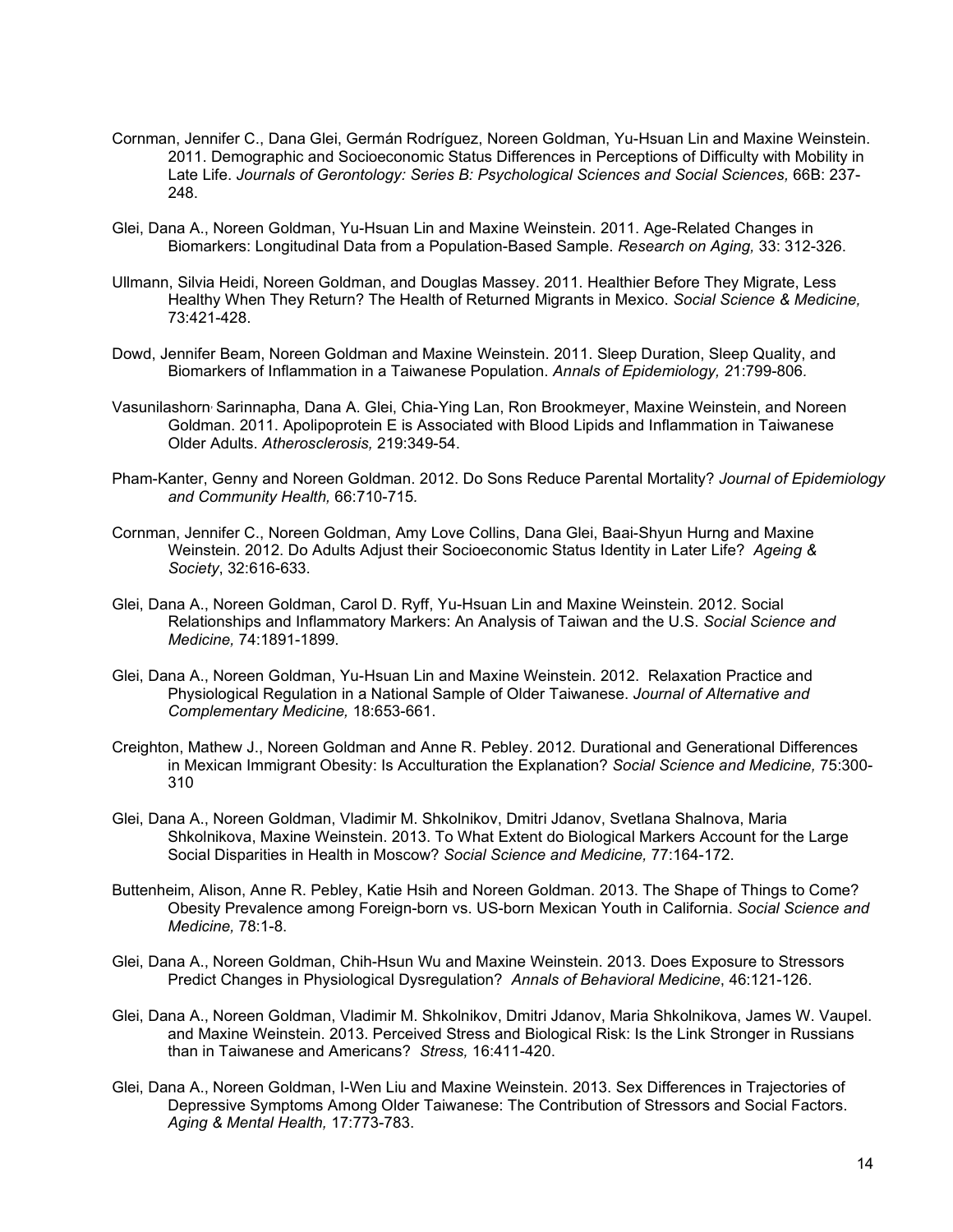- Swann, Jonathan; Konstantina Spagou, Matthew Lewis, Jeremy Nicholson, Dana Glei, Teresa Seeman, Christopher Coe, Noreen Goldman, Carol Ryff, Maxine Weinstein and Elaine Holmes. 2013. Microbial-Mammalian Co-Metabolites Dominate the Age-Associated Urinary Metabolic Phenotype in Taiwanese and American Populations. *Journal of Proteome Research,* 12:3166-3180.
- Ullmann, Silvia Heidi, Noreen Goldman, and Anne Pebley. 2013. Contextual Factors and Weight Change Over Time: A Comparison between U.S. Hispanics and Other Population Sub-groups. *Social Science & Medicine,* 90*:*40-48.
- Buttenheim, Alison, Noreen Goldman and Anne R. Pebley. 2013. Underestimation of Adolescent Obesity. *Nursing Research,* 62:195-202.
- Vasunilashorn, Sarinnapha, Dana A. Glei, Yu-Hsuan Lin and Noreen Goldman. 2013. Apolipoprotein E and Measured Physical and Pulmonary Function in Older Taiwanese Adults. *Biodemography and Social Biology,* 59:57-67.
- Todd, Megan and Noreen Goldman. 2013. Do Interviewer Health Ratings Predict Mortality?: A Comparison with Self-Rated Health. *Epidemiology,* 24:913-20.
- Vasunilashorn, Sarinnapha, Dana A. Glei, Maxine Weinstein, Noreen Goldman. 2013. Perceived Stress and Mortality in a Taiwanese Older Adult Population. *Stress,* 16:600-606.
- Weinstein, Maxine, Dana Glei and Noreen Goldman. 2013. The Loyal Opposition: A Commentary on "Opportunities and Challenges in the Study of Biosocial Dynamics in Healthy Aging" Chapter 11 in the *New Directions in the Sociology of Aging.* Panel on New Directions in Social Demography, Social Epidemiology, and the Sociology of Aging. L.J. Waite and T.J. Plewes, Editors. Committee on Population, Division of Behavioral and Social Sciences and Education. Washington, DC: The National Academies Press.
- Lee, Chioun, Dana A. Glei, Maxine Weinstein and Noreen Goldman. 2014. Death of a Child and Parental Wellbeing in Old Age: Evidence from Taiwan. *Social Science and Medicine,* 101:166-173.
- Goldman, Noreen, Dana A. Glei, Luis Rosero-Bixby, Shu-Ti Chiou and Maxine Weinstein. 2014. Performance-based Measures of Physical Function as Mortality Predictors: Incremental Value Beyond Self-reports. *Demographic Research,* 30:227-252.
- Goldman, Noreen, Anne R. Pebley, Mathew J. Creighton, Graciela M. Teruel, Luis N. Rubalcava, and Chang Chung. 2014. The Consequences of Migration to the US for the Health of Mexican Immigrants. *Demography,* 51:1159-1173.
- Lee, Chioun, Germán Rodríguez, Dana A. Glei, Maxine Weinstein, and Noreen Goldman. 2014. Increases in Blood Glucose in Older Adults: The Effects of Spousal Health. *Journal of Aging and Health,* 6:952- 968.
- Glei, Dana A., Noreen Goldman, Germán Rodriguez and Maxine Weinstein. 2014. Beyond Self-Reports: Changes in Biomarkers as Predictors of Mortality. *Population and Development Review*, 40:331-360.
- Glei, Dana A., Noreen Goldman, Maxine Weinstein and Rosa Ana Risques. 2015. Shorter Ends, Faster End: Leukocyte Telomere Length and Mortality Among Older Taiwanese, *Journals of Gerontology: Biological Sciences,* 70:1490-1498*.*
- Vasunilashorn, Sarinnapha, Scott M. Lynch, Dana A. Glei, Maxine Weinstein and Noreen Goldman. 2015. Exposure to Stressors and Trajectories of Perceived Stress Among Older Adults. *Journal of Gerontology: Social Sciences,* 70:329-337.
- Cornman, Jennifer C., Dana A. Glei, Noreen Goldman, Carol Ryff and Maxine Weinstein. 2015. Socioeconomic Status and Biological Markers of Health: An Examination of Adults in the United States and Taiwan. *Journal of Aging and Health,* 27:75-102.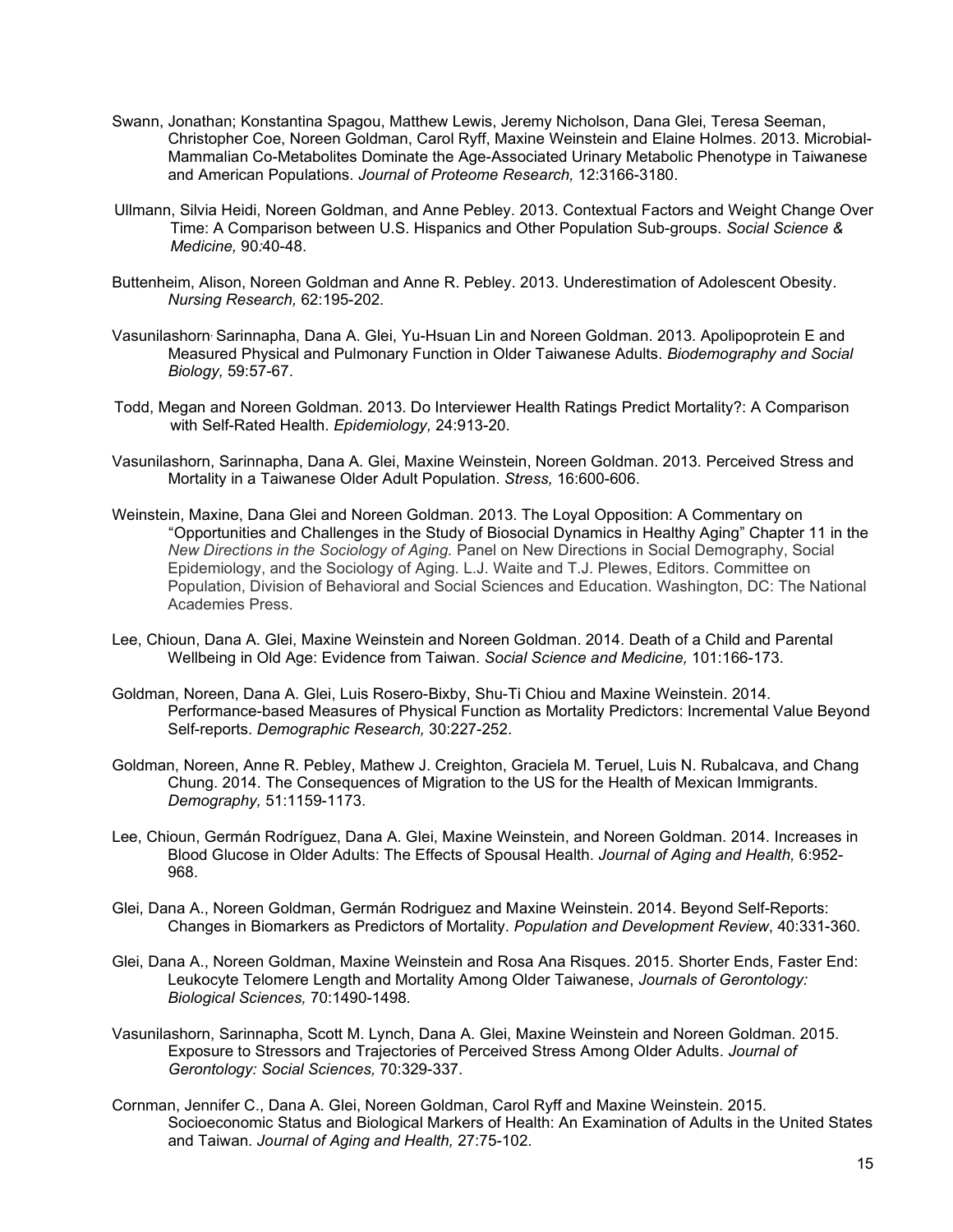- Goldman, Noreen. 2015. Mortality Differentials: Selection and Causation. In: James D. Wright (editor-in-chief), T*he International Encyclopedia of Social and Behavioral Sciences, 2nd Edition,* 851-856*.* Elsevier Ltd., Oxford.
- Blue, Laura, Noreen Goldman and Luis Rosero-Bixby. 2015. Disease and Weight Loss: A Prospective Study of Middle-aged and Older Adults in Costa Rica and in England. *Salud Pública de México,* 57:312-319.
- Arenas, Erika, Noreen Goldman, Anne R. Pebley and Graciela Teruel. 2015. Return Migration to Mexico: Does Health Matter? *Demography,* 52:1853-68.
- Goldman, Noreen and Dana A. Glei. 2015. Quantifying the Value of Biomarkers for Predicting Mortality. *Annals of Epidemiology,* 25:901-906.
- Bzostek, Sharon, Narayan Sastry, Noreen Goldman, Anne Pebley and Denise Duffy. 2016. Using Vignettes to Rethink Latino-white Disparities in Self-rated Health. *Social Science & Medicine,* 149:46-65.
- Cornman, Jennifer C., Dana A. Glei, Noreen Goldman, Maxine Weinstein et al. 2016. Cohort Profile: The Social Environment and Biomarkers of Aging Study (SEBAS) in Taiwan*, International Journal of Epidemiology,* 45*:*54-63.
- Cornman, Jennifer C., Dana A. Glei, Noreen Goldman and Maxine Weinstein. 2016. Physiological Dysregulation, Frailty and Risk of Mortality among Older Adults. *Research on Aging,* 39:911-933.
- Goldman, Noreen. 2016. Will the Latino Mortality Advantage Endure? *Research on Aging,* 38:263-282.
- Glei, Dana A., Noreen Goldman, Rosa Ana Risques, David H. Rehkopf, William H. Dow, Luis Rosero-Bixby. and Maxine Weinstein. 2016. Predicting Survival from Telomere Length Versus Conventional Predictors: A Multinational Population-Based Cohort Study. PLOS ONE, 11(4):e0152486. doi:10.1371/journal.pone.0152486
- Todd, Megan, Vladimir M. Shkolnikov, Noreen Goldman. 2016. Why are Well-educated Muscovites More Likely to Survive? Understanding the Biological Pathways, *Social Science & Medicine,*157:138-147.
- Goldman, Noreen, Dana Glei and Maxine Weinstein. 2016. What Matters Most for Predicting Survival? A Multinational Population-based Cohort Study, PLOS ONE, 11(7):e0159273. doi:10.1371/journal.pone.0159273.
- Lee, Chioun, Dana A. Glei, Noreen Goldman, and Maxine Weinstein. 2017. Children's Education and Parents' Trajectories of Depressive Symptoms, *Journal of Health and Social Behavior,* 58:86-101.
- Beltrán-Sánchez, Hiram, Anne R. Pebley, and Noreen Goldman. 2017. Links between Occupational History and Functional Limitations among Older Adults in Mexico. *SSM – Population Health,* 3:382-392.
- Goldman, Noreen, Dana A. Glei and Maxine Weinstein. 2017. The Best Predictors of Survival: Do They Vary by Age, Sex, and Race? *Population and Development Review,* 43:541-560.
- Glei, Dana A., Noreen Goldman, Carol D. Ryff and Maxine Weinstein. 2017. Can We Determine Whether Physical Limitations Are More Prevalent in the US than in Countries with Comparable Life Expectancy? *SSM – Population Health*, 3:808-813*.*
- Culverhouse, Robert, et al. 2018. Collaborative Meta-analysis Finds No Evidence of a Strong Interaction Between Stress and 5-HTTLPR Genotype Contributing to the Development of Depression. *Molecular Psychiatry,* 23:133-142.
- Downer, Brian, Cesar González-González, Noreen Goldman, Anne R. Pebley and Rebeca Wong. 2018. The Effect of Adult Children Living in the United States on the Likelihood of Cognitive Impairment for Older Parents Living in Mexico, *Ethnicity and Health,* 23::57-71.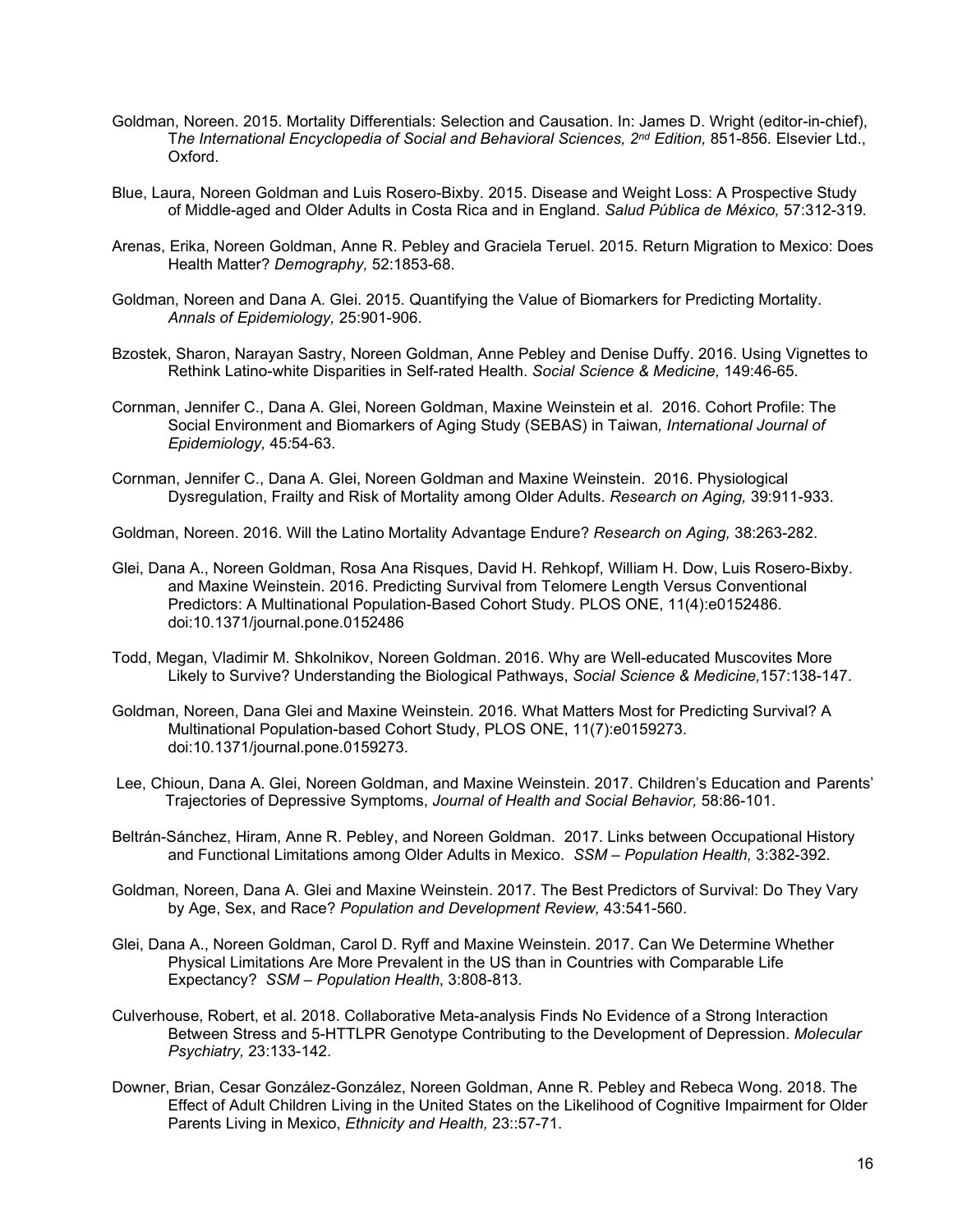- Glei, Dana A., Noreen Goldman, Carol D. Ryff and Maxine Weinstein. 2018. Physical Function in US Older Adults Compared with Other Populations: A Multinational Study. *Journal of Aging and Health.* doi: 10.1177/0898264318759378
- Goldman, Noreen, Dana A. Glei and Maxine Weinstein. 2018. Declining Mental Health among Disadvantaged Americans. *Proceedings of the National Academy of Sciences,* 115(28):7290-7295.
- Glei, Dana A., Noreen Goldman and Maxine Weinstein. 2018. Perception Has Its Own Reality: Subjective Versus Objective Measures of Economic Distress. *Population and Development Review*, 44(4):695- 722.
- Glei, Dana A., Noreen Goldman and Maxine Weinstein. 2018. The Educational Gradient in Physiological Dysregulation: A Cross-Country Investigation. Chapter in *Oxford Handbook of Integrative Health Science,* Oxford University Press. Editors, Carol D. Ryff and Robert F. Krueger.
- Pliatsikas, Christos, João Veríssimo, Laura Babcock, Mariel Y. Pullman, Dana A. Glei, Maxine Weinstein, Noreen Goldman, and Michael T. Ullman. 2018. Working Memory in Older Adults Declines with Age, but is Modulated by Sex and Education. *Quarterly Journal of Experimental Psychology*, 72(6):1308- 1327.
- Todd, Megan, Lisa Schneper, Sarinnapha M Vasunilashorn, Daniel Notterman, Michael Ullman, and Noreen Goldman. 2018. Apolipoprotein E, Cognitive Function, and Cognitive Decline among Older Taiwanese Adults. *PLOS ONE*. doi: 10.1371/journal.pone.0206118
- Glei, Dana A., Noreen Goldman, and Maxine Weinstein. 2019. A Growing Socioeconomic Divide: Effects of the Great Recession on Perceived Economic Distress in the United States. *PLOS ONE, 14(4): e021497.* doi: 10.1371/journal.pone.0214947
- Corman, Jennifer C., Dana A. Glei, Noreen Goldman, and Maxine Weinstein. 2019. Social Environment and Biomarkers of Aging Study (SEBAS). *Encyclopedia of Gerontology and Population Aging.* doi: https://doi.org/10.1007/978-3-319-69892-2\_983-1
- Gaydosh, Lauren, Daniel Belsky, Dana A. Glei, and Noreen Goldman. 2019. Testing Proposed Quantifications of Biological Aging in Taiwanese Older Adults. *The Journals of Gerontology: Series A.* 75(9) pp. 1680- 1685. https://doi.org/10.1093/gerona/glz223
- Andrasfay, Theresa, Noreen Goldman. 2020. Physical Functioning and Survival: Is the Link Weaker among Latino and Black Older Adults? *Social Science & Medicine*, 255. doi: https://doi.org/10.1016/j.socscimed.2020.112983
- Beltrán-Sánchez, Hiram, Noreen Goldman, Anne R. Pebley, and Josefina Flores Morales. 2020. Calloused Hands, Shorter Life? Occupation and Older-Age Survival in Mexico. *Demographic Research*, 42(32): 875-900. doi: 10.4054/DemRes.2020.42.32
- Andrasfay, Theresa and Noreen Goldman. 2020. Intergenerational Change in Birthweight: Effects of Foreign-Born Status and Race/Ethnicity. *Epidemiology*, 31(5):649-658. doi: 10.1097/EDE.0000000000001217
- Andrasfay, Theresa and Noreen Goldman. 2020. American Inequality, Felt Painfully at Birth. NY Daily News. [https://www.nydailynews.com/opinion/ny-oped-american-inequality-from-birth-onward-20200707](https://www.nydailynews.com/opinion/ny-oped-american-inequality-from-birth-onward-20200707-aqxe2h335ndltknabrgiat72je-story.html) [aqxe2h335ndltknabrgiat72je-story.html](https://www.nydailynews.com/opinion/ny-oped-american-inequality-from-birth-onward-20200707-aqxe2h335ndltknabrgiat72je-story.html)
- Reifegerste, Jana, João Verissimo, Michael D. Rugg, Mariel Y. Pullman, Laura Babcock, Dana A. Glei, Maxine Weinstein, Noreen Goldman and Michael T. Ullman. 2020. Early-Life Education May Help Bolster Declarative Memory in Old Age, Especially for Women. *Aging, Neuropsychology and Cognition*. doi: 10.1080/13825585.2020.1736497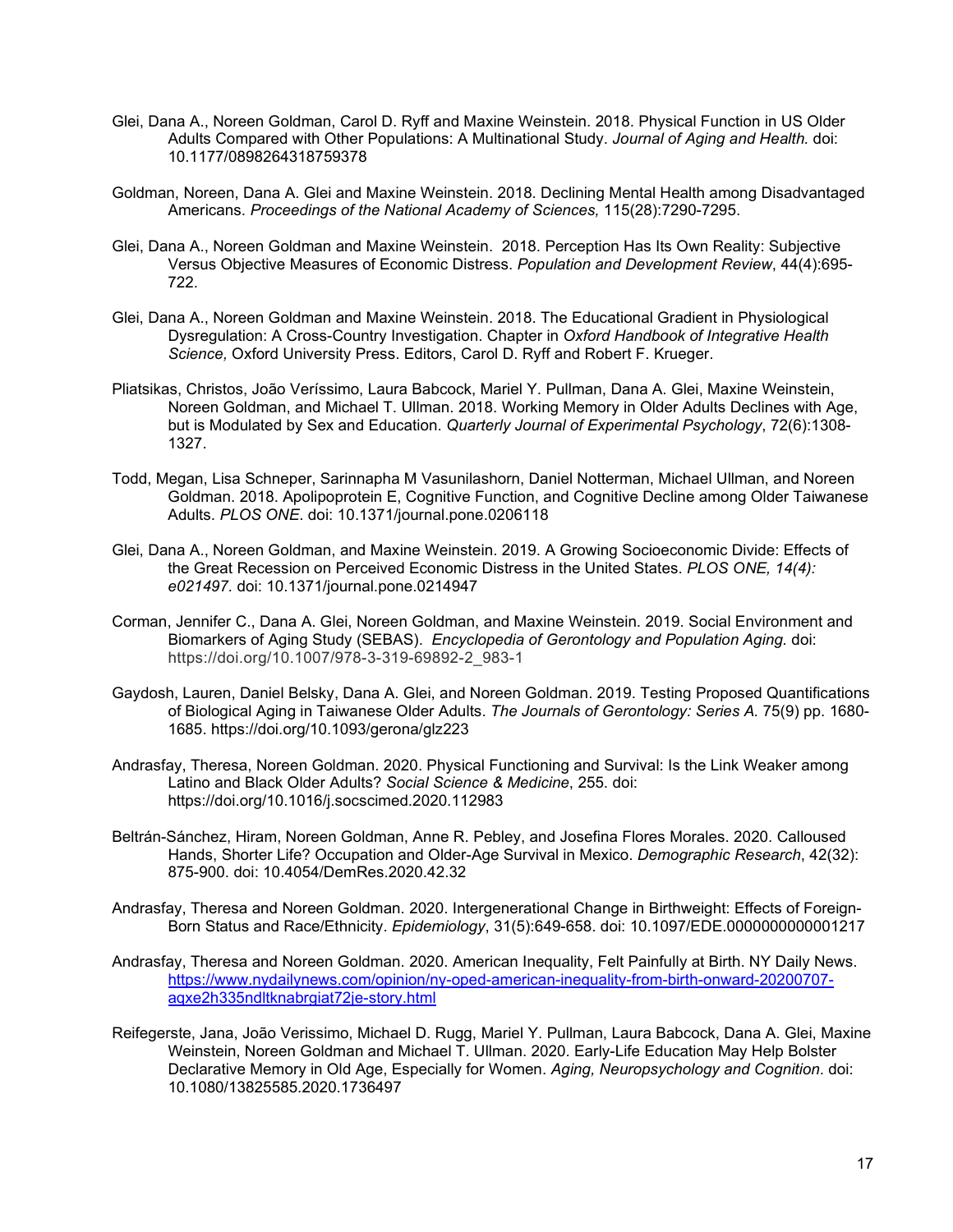Goldman, Noreen. 2020. Nathan Keyfitz. SAGE Research Methods Foundations. doi: <http://dx.doi.org/10.4135/9781526421036935099>

- Qin, Bo, Riddhi A. Babel, Jesse J. Plascak, Yong Lin, Antoinette M. Stroup, Noreen Goldman, Christine B. Ambrosone, Kitaw Demissie, Chi-Chen Hong, Elisa V. Bandera, and Adana A.M. Llanos. 2021. Neighborhood Social Environmental Factors and Breast Cancer Subtypes among Black Women. *Cancer Epidemiology, Biomarkers & Prevention*.<https://doi.org/10.1158/1055-9965.epi-20-1055>
- Plascak, Jesse J., Adana A.M. Llanos, Bo Qin, Laxmi Chavali, Yong Lin, Karen S. Pawlish, Noreen Goldman, Chi-Chen Hong, Kitaw Demissie, and Elisa Bandera. 2021. Visual Cues of the Built Environment and Perceived Stress among a Cohort of Black Breast Cancer Survivors. *Health and Place.* <https://doi.org/10.1016/j.healthplace.2020.102498>
- Andrasfay, Theresa and Noreen Goldman. 2021. Reductions in 2020 US Life Expectancy Due to COVID-19 and the Disproportionate Impact on the Black and Latino Populations. *Proceedings of the National Academy of Sciences (PNAS)*. Vol 118(5) e2014746118<https://doi.org/10.1073/pnas.2014746118>
- Andrasfay, Theresa and Noreen Goldman. 2021. Association of the COVID-19 Pandemic with Estimated Life Expectancy by Race/Ethnicity in the United States, 2020. *JAMA Network.* Vol 4(6):e2114520 doi:10.1001/jamanetworkopen.2021.14520
- Castro, Marcia, Susie Gurzenda, Cassio M. Turra, Sun Kim, Theresa Andrasfay and Noreen Goldman. 2021. Reduction in Life Expectancy in Brazil after COVID-19. *Nature Medicine.*  <https://doi.org/10.1038/s41591-021-01437-z>
- Andrasfay, Theresa, Anne R. Pebley, and Noreen Goldman. 2021. Physical Work Exposures of Older Workers: Does Measurement Make a Difference? *Work, Aging and Retirement*. pp.1-11. <https://doi.org/10.1093/workar/waab014>
- Goldman, Noreen, Anne R. Pebley, Keunbok Lee, Theresa Andrasfay, and Boriana Pratt. 2021. Racial and Ethnic Differentials in COVID-19-Related Job Exposures by Occupational Status in the US. *PLOS ONE.*Vol 16(9): e0256085. <https://doi.org/10.1371/journal.pone.0256085>
- Pebley, Anne, Noreen Goldman, Theresa Andrasfay, and Boriana Pratt. 2021. Trajectories of Physical Functioning among Older Adults in the US by Race, Ethnicity and Nativity: Examining the Role of Working Conditions. *PLOS ONE.* Vol 16(3): e0247804.<https://doi.org/10.1371/journal.pone.0247804>
- Leggat-Barr, Katherine, Fumiya Uchikoshi, and Noreen Goldman. 2021. COVID-19 Risk Factors and Mortality among Native Americans. *Demographic Research*. Vol 45(39) pp. 1185-1218. Doi: 10.4054/DemRes.2021.45.39
- Andrasfay, Theresa, Nina Raymo, Noreen Goldman, and Anne R. Pebley. 2021. Physical Work Conditions and Disparities in Later Life Functioning: Potential Pathways. *SSM – Population Health*. doi: 10.1016/j.ssmph.2021.100990
- Andrasfay, Theresa and Noreen Goldman. Submitted. Reductions in US Life Expectancy from COVID-19 by Race and Ethnicity: Is 2021 a Repetition of 2020? *MedRxiv*. <https://doi.org/10.1101/2021.10.17.21265117>
- Verissimo, João, Paul Verhaeghen, Noreen Goldman, Maxine Weinstein, and Michael T. Ullman. 2022. Evidence That Aging Yields Improvements as Well as Declines Across Attention and Executive Functions. *Nature Human Behaviour.* Vol 6 pp. 97-110. <https://doi.org/10.1038/s41562-021-01169-7>
- Goldman, Noreen. February 11, 2022. Letter to the editor Re: "U.S. Has Far Higher Virus Death Rate Than Other Wealthy Countries" *New York Times*